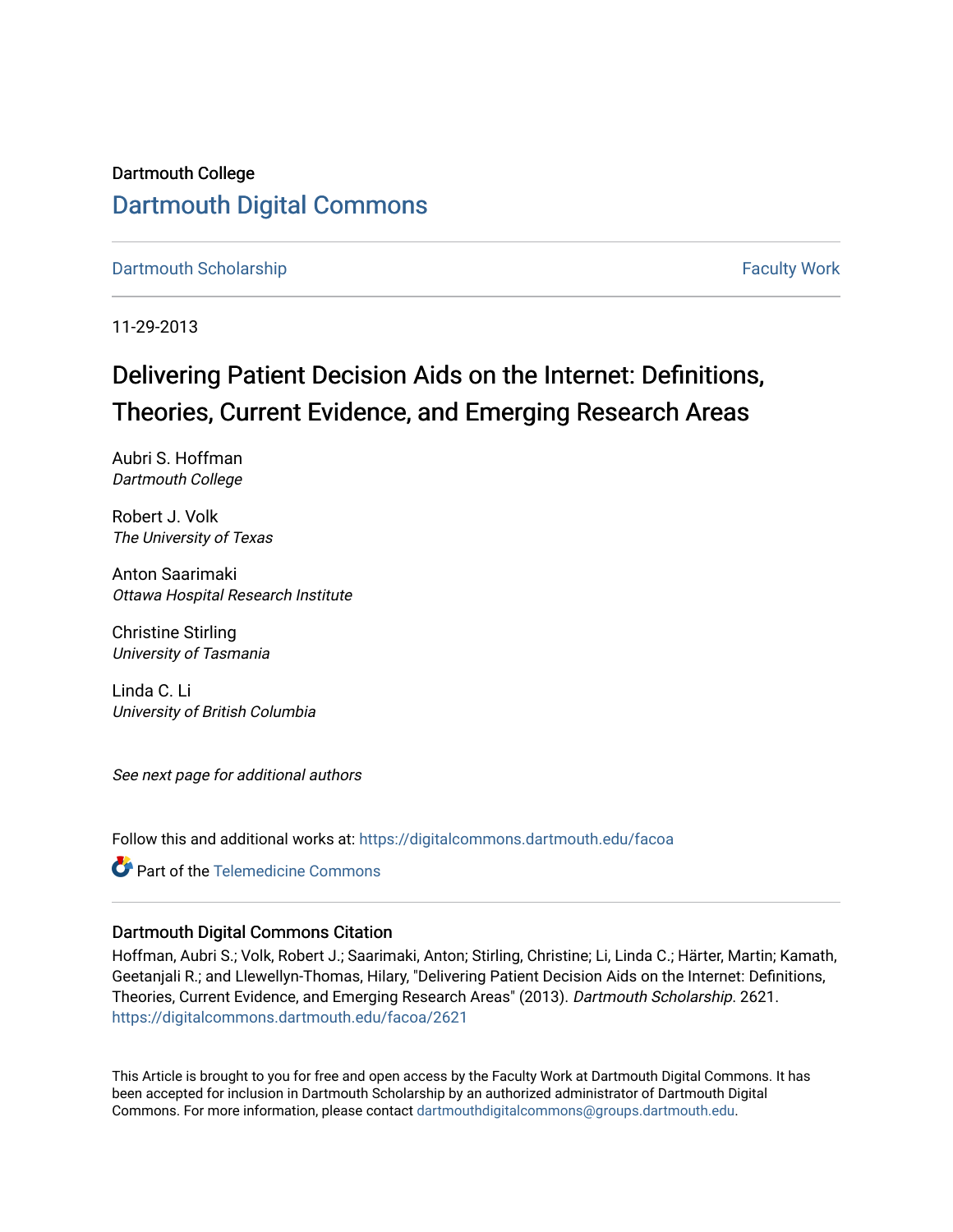# Authors

Aubri S. Hoffman, Robert J. Volk, Anton Saarimaki, Christine Stirling, Linda C. Li, Martin Härter, Geetanjali R. Kamath, and Hilary Llewellyn-Thomas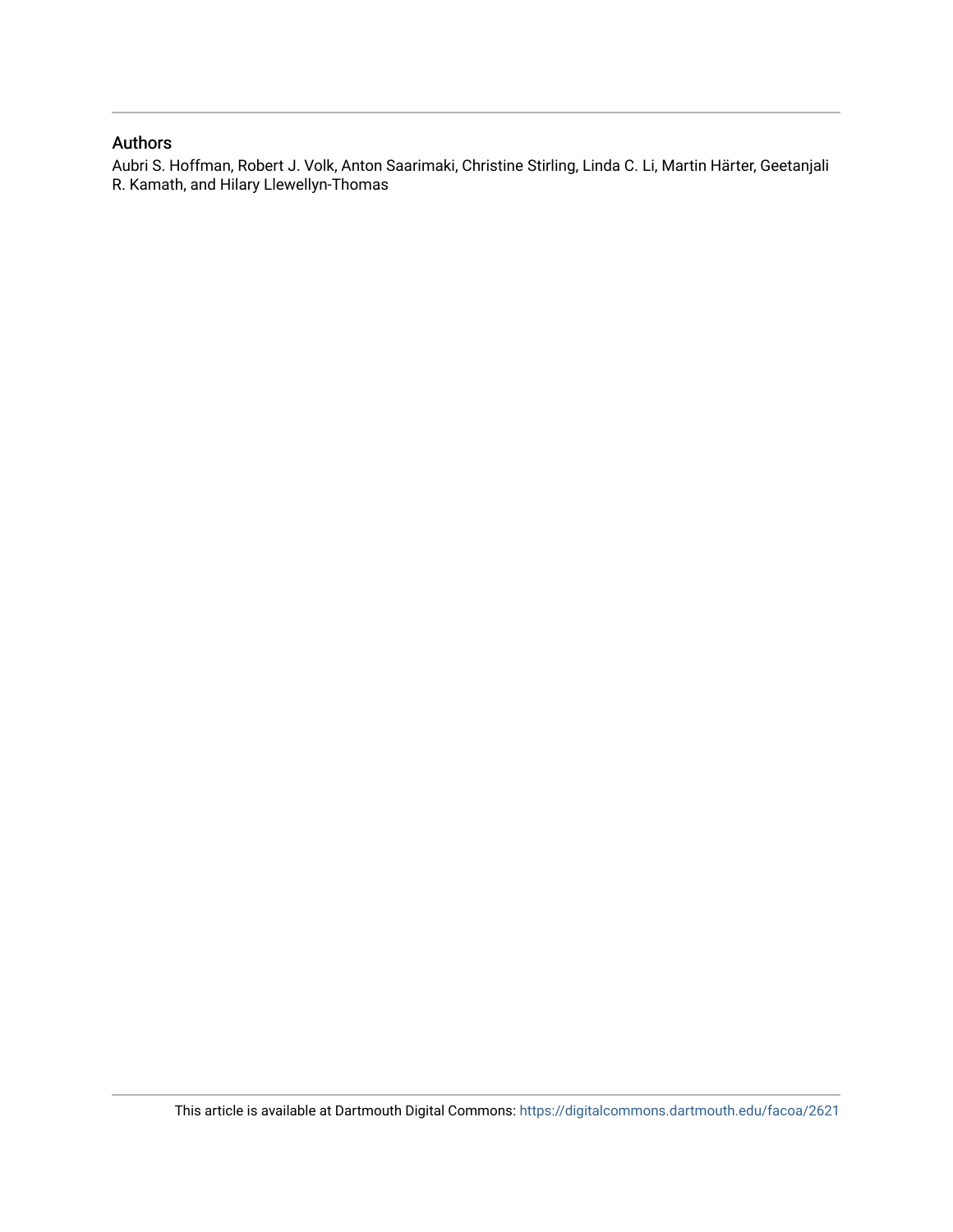**Medical Informatics & Decision Making** 

**REVIEW CONSTRUCTION CONSTRUCTION CONSTRUCTS** 

# Delivering patient decision aids on the Internet: definitions, theories, current evidence, and emerging research areas

Aubri S Hoffman<sup>1\*</sup>, Robert J Volk<sup>2</sup>, Anton Saarimaki<sup>3</sup>, Christine Stirling<sup>4</sup>, Linda C Li<sup>5</sup>, Martin Härter<sup>6</sup> .<br>, Geetanjali R Kamath<sup>2</sup>, Hilary Llewellyn-Thomas<sup>7,8</sup>

From The International Patient Decision Aid Standards (IPDAS) Collaboration s Quality Dimensions: Theoretical Rationales, Current Evidence, and Emerging Issues Rockville, MD, USA. 13 September 2012

## Abstract

**Background:** In 2005, the International Patient Decision Aids Standards Collaboration identified twelve quality dimensions to guide assessment of patient decision aids. One dimension—the delivery of patient decision aids on the Internet—is relevant when the Internet is used to provide some or all components of a patient decision aid. Building on the original background chapter, this paper provides an updated definition for this dimension, outlines a theoretical rationale, describes current evidence, and discusses emerging research areas.

Methods: An international, multidisciplinary panel of authors examined the relevant theoretical literature and empirical evidence through 2012.

Results: The updated definition distinguishes Internet-delivery of patient decision aids from online health information and clinical practice guidelines. Theories in cognitive psychology, decision psychology, communication, and education support the value of Internet features for providing interactive information and deliberative support. Dissemination and implementation theories support Internet-delivery for providing the right information (rapidly updated), to the right person (tailored), at the right time (the appropriate point in the decision making process). Additional efforts are needed to integrate the theoretical rationale and empirical evidence from health technology perspectives, such as consumer health informatics, user experience design, and human-computer interaction. Despite Internet usage ranging from 74% to 85% in developed countries and 80% of users searching for health information, it is unknown how many individuals specifically seek patient decision aids on the Internet. Among the 86 randomized controlled trials in the 2011 Cochrane Collaboration's review of patient decision aids, only four studies focused on Internet-delivery. Given the limited number of published studies, this paper particularly focused on identifying gaps in the empirical evidence base and identifying emerging areas of research.

**Conclusions:** As of 2012, the updated theoretical rationale and emerging evidence suggest potential benefits to delivering patient decision aids on the Internet. However, additional research is needed to identify best practices and quality metrics for Internet-based development, evaluation, and dissemination, particularly in the areas of interactivity, multimedia components, socially-generated information, and implementation strategies.

\* Correspondence: [Aubri.S.Hoffman@Dartmouth.edu](mailto:Aubri.S.Hoffman@Dartmouth.edu)

<sup>1</sup>The Dartmouth Institute for Health Policy and Clinical Practice, Geisel School of Medicine at Dartmouth College, 46 Centerra Parkway (HB7250),

Lebanon, New Hampshire 03766, USA

Full list of author information is available at the end of the article



© 2013 Hoffman et al; licensee BioMed Central Ltd. This is an Open Access article distributed under the terms of the Creative Commons Attribution License [\(http://creativecommons.org/licenses/by/2.0](http://creativecommons.org/licenses/by/2.0)), which permits unrestricted use, distribution, and reproduction in any medium, provided the original work is properly cited.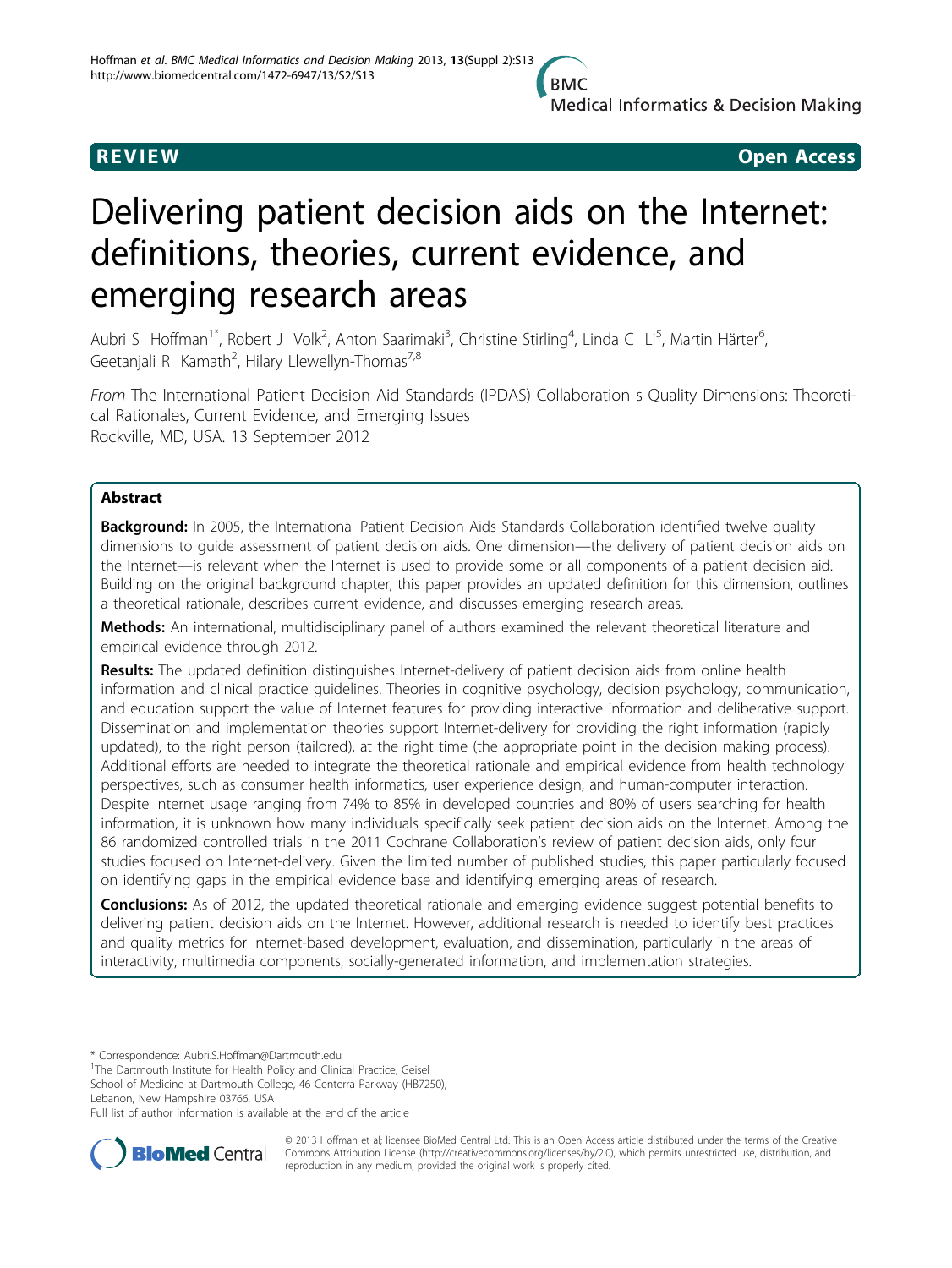#### Background

In 2005, the International Patient Decision Aids Standards (IPDAS) Collaboration identified twelve dimensions that could guide the assessment of the quality of patient decision aids (PtDAs) [[1](#page-11-0),[2\]](#page-11-0). One of these dimensions—the delivery of PtDAs on the Internet—is relevant when the Internet is used to provide some or all components of a PtDA. This dimension raises a unique challenge in assessing quality, requiring an integration of relevant definitions, theories, and evidence from decision science, medicine, medical/consumer health informatics, user experience design, human-computer interaction, health services research, and implementation science. Therefore, the aims of this paper are to provide an updated definition for this dimension, outline the current theoretical rationale for Internet-delivery as an important aspect of quality assessment, identify the gaps in empirical evidence, and discuss emerging research areas needed for assessing quality.

#### An updated definition

"Delivering patient decision aids on the Internet" is defined as the process of using the Internet to provide some or all components of a PtDA to help individuals (e. g., patients, caregivers, proxy decision makers, etc.) involved in the process of choosing between two or more medically-appropriate healthcare options (e.g., preferencesensitive care). This definition is intended to differentiate Internet-delivered PtDAs that support shared decision making in preference-sensitive care from online health education websites, clinical practice guidelines, clinicians' decision support, or expert systems [[3](#page-11-0)].

This broad conceptual definition covers a range of operational approaches—from providing a downloadable copy of a paper-based PtDA, to streaming a video-based PtDA online, to providing interactive decision support websites that tailor information and support to the needs and preferences of each individual decision maker. It is important to note that delivery of a PtDA on the Internet may be only one component of a larger decision support program (e.g., viewing a PtDA website coupled with a phone call from a decision coach). Internet-delivered PtDAs may also be used during, in conjunction with, or separate from a clinical consultation. However, the purpose of this definition is to provide a perspective from which patients, families, clinicians, decision aid developers, and policy makers can evaluate the quality of the manner in which a PtDAs is delivered on the Internet.

#### Updated theoretical justification

The current rationale for delivering PtDAs on the Internet draws on a range of disciplines, including psychology, education, and implementation science. Several theories in cognitive psychology, decision psychology, and communication emphasize the value of using the Internet to provide broad and long-term dissemination of information that can be targeted and tailored to patients' needs and preferences. For example, the Health Belief Model emphasizes the importance of providing tailored information to motivate active engagement in health care [\[4](#page-11-0)]. Similarly, interactive deliberative tasks foster self-efficacy and lead to increased engagement (Social Cognitive Theory) [\[5\]](#page-11-0). The Elaboration Likelihood Model proposes that people attend to and actively process information more if it is perceived as personally-relevant [[6](#page-11-0)]. The Theory of Goal Setting and Performance supports the role of interactivity in producing tailored actionable personal health goals [\[7](#page-11-0)]. Finally, the Stages of Change Theory supports the value of having upto-date information and support readily accessible over time, so that patients can revisit the information and support across the progression of disease and multiple iterative decision-making cycles [\[8\]](#page-11-0).

From the perspective of the individual patient, theories of active learning, discovery learning, and social learning inform the design of Internet-delivered decision support tools that effectively inform and educate [[9](#page-11-0)]. Behaviorism emphasizes the need for measurable behaviors to confirm learning [[10\]](#page-12-0). Information quizzes can reinforce awareness and facilitate realistic expectations of outcomes. Cognitive psychology emphasizes the internal processes of memory, motivation, thinking, and reflection as essential in understanding how new information fits within one's existing knowledge and experience [\[11](#page-12-0)]. Interactive activities such as clarifying one's personal attitudes about the individual risks and benefits of each treatment option can reinforce comprehension and personalization. Furthermore, constructivism builds on these theories to incorporate observation, processing, and interpretation of information in building one's personal reality [\[12](#page-12-0)]. Ally integrates these three theoretical constructs to describe how health information provided online should be designed to help individuals learn about the "what" (behaviorist), "how" (cognitive psychologist), and "why" (constructivist) of their options [[9,](#page-11-0)[13\]](#page-12-0).

At the population level, dissemination and implementation theories emphasize the importance of establishing effectiveness for the maximum number of people. Theories of innovation, knowledge translation, and organizational change may inform strategies for effective use of web-based PtDAs within medical centers and associated clinics [[14,15](#page-12-0)]. Health equity frameworks support the development of technology-supported interventions to extend the reach of medical centers into rural or underserved communities. Community organizing models such as Reach Effectiveness Adoption Implementation (RE-AIM), Precede-Proceed, etc., can guide consumerinformed design approaches, particularly for chronic disease self-management and for implementation within community programs [[16,17\]](#page-12-0).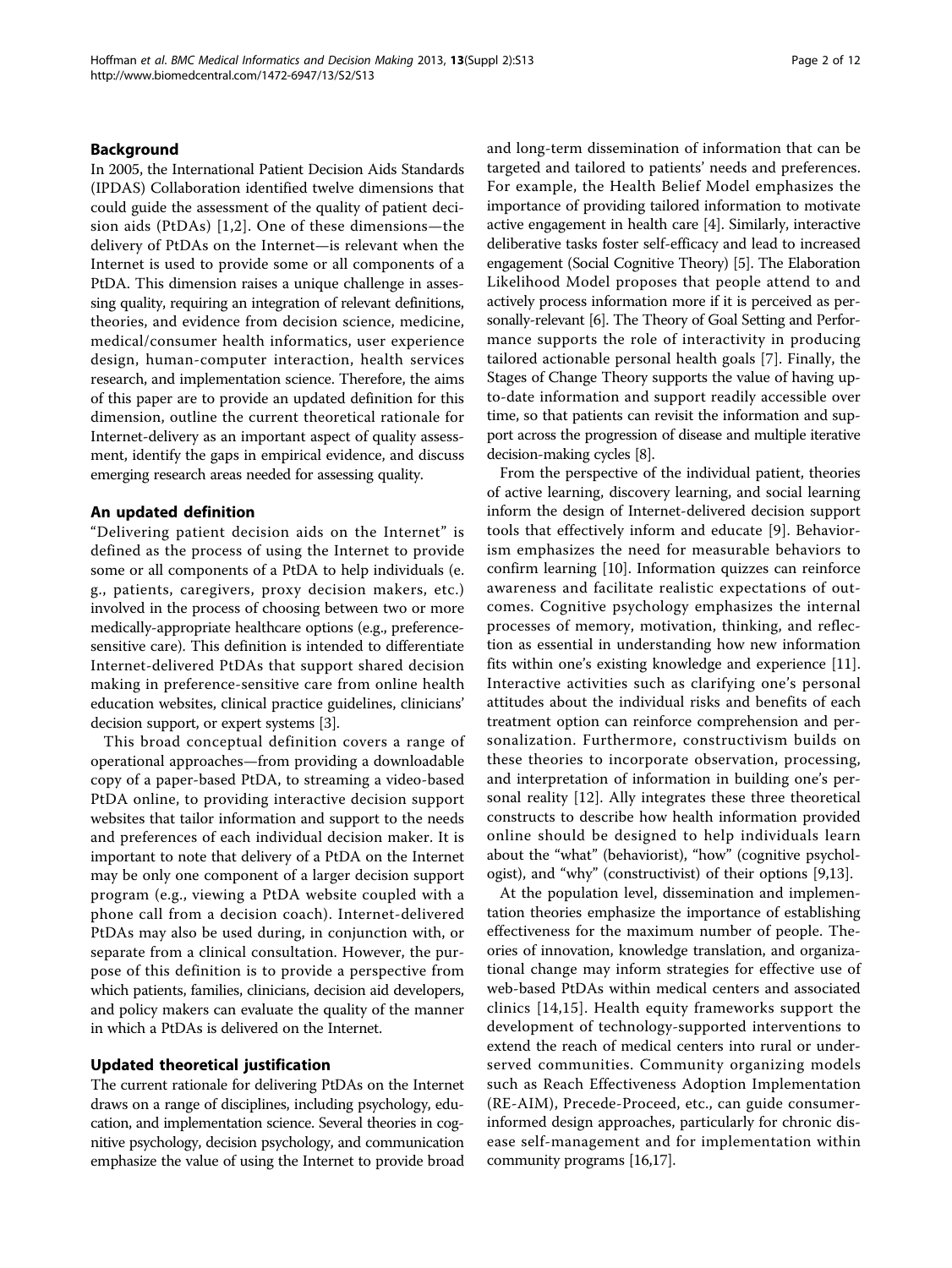#### Updated empirical evidence

The theoretical justification outlined above supports the idea of using the Internet to deliver PtDAs, although there are notable gaps in the empirical evidence. Three primary barriers must be addressed before a comprehensive systematic review of the effectiveness and quality of Internetdelivery of PtDAs can be undertaken.

First, greater definitional and methodological clarity is needed. Definitions are needed to distinguish between PtDAs made available for download from the Internet, those adapted for use on the Internet, and those designed and tested as used on the Internet. Efforts are also needed to distinguish among several overlapping terms across disciplines. For example, Internet-delivered PtDAs may be tailored, targeted, customized or personalized (see Additional file [1](#page-11-0) Table S1) at several different levels, including: a) at the technology level, if they provide information and technology features based on users' needs and preferences (consumer health informatics, user experience design) [\[18\]](#page-12-0); b) at the decision support level, based on patients' decision-making needs and preferred deliberative styles (decision science) [[3,](#page-11-0)[19\]](#page-12-0); and c) at the dissemination level, based on cultural, age-related, or decision-making roles (e.g., patient, caregiver, legal proxy, etc.) and membership in user groups (implementation science) [[20](#page-12-0)]. Furthermore, quality metrics may differ by disciplinary perspective; different disciplines focus on assessing the usability of the Internet-delivered tool for supporting patients' decision making [\[21](#page-12-0)], on the usability of features of the user interface [[22\]](#page-12-0), and/or on the usability of using Internet delivery to extend patients' decision support programs into the community [[17,22](#page-12-0)].

Second, empirical studies are needed that specifically assess the need for, and the effectiveness of, Internet-delivery of PtDAs. Since the IPDAS quality criteria were first published [[1,2\]](#page-11-0), Internet usage studies have reported continued increase in health information-seeking on the Internet [\[22-28](#page-12-0)], but have not specifically assessed the usage rates for PtDAs. Online libraries of PtDAs provide access to an increasing number of PtDAs [\[29\]](#page-12-0), but few PtDAs have been developed using health technology research methods (such as user experience design, human computer interaction, etc.) or have been evaluated for effectiveness as used on the Internet. A Cochrane Collaboration review of randomized controlled trials of the effectiveness of PtDAs began in 1996, and was recently updated in 2011 to include trials published through December 2009 [\[30](#page-12-0)]. However, Internet-delivery of PtDAs was not the focus of that review. Accordingly, a comprehensive systematic review of decision science, health technology, and implementation science literature specifically focusing on the Internet-delivery of PtDAs is needed.

Lastly, since Internet-delivery involves both human and computer factors, further empirical evidence is needed from multiple disciplinary perspectives. From the human factors perspective, the recent growth in making PtDAs available on the Internet has provided some evidence from the fields of decision psychology, health education, and medicine. Studies are emerging regarding the development and/or field testing of new Internet-delivered PtDAs, but, at this point, few randomized controlled trials of effectiveness have been completed. From the Internet-delivery perspective, evidence from information technology perspectives—such as medical/consumer health informatics, user experience design, and human-computer interaction— need to be applied and tested in the context of patient decision support. For example, some online PtDAs may produce personalized risk estimates based on patients' clinical profiles (as in the field of medical informatics). Others may gather patients' reported informed, values-based preferences into health information systems (as in the field of consumer health informatics). Furthermore, attention must be paid to human-computer interaction and evidence about user experiences with design must be gathered, in order not only to identify "best practices" in the design of Internet-based PtDAs but also to inform quality assessment measures and guidelines. At present, any attempt to carry out a full systematic review of Internet-based PtDAs is limited by these three barriers; accordingly, the following sections at least attempt to outline what is currently known and to highlight the gaps in empirical evidence regarding Internetdelivery of PtDAs.

#### Use of the Internet for decision support

For 2007-2011,<http://Worldbank.org> indicates that an average of 74.2% of individuals in the United States, 76% in Australia, 81% in Canada, 83% in Germany, and 85% in the United Kingdom use the Internet [[23](#page-12-0)]. In 2011, the worldwide population of Internet users exceeded 3 billion (35% of the 7 billion world population), with over 1.8 billion homes receiving direct Internet access. In developing countries, 25% of individuals have a computer, and 20% have Internet access. A 2011 survey in the United States [\[24](#page-12-0)] indicated that 80% of Internet users search for health information, making it the third most popular online activity (behind using e-mail and using search engines). Most of these individuals search for information about a specific disease (66%) or treatment procedure (56%).

Similarly, the 2005-2010 International Telecommunication Union estimates mobile phone usage rates at 90% of individuals in Korea, 83% in Australia, 75% in China, 59% in Italy, 56% in the United Kingdom, 38% in the Netherlands, and 30% in Canada [[26](#page-12-0)]. By 2011, the number of mobile-broadband subscriptions increased to 1.2 billion worldwide, with 90% of those subscriptions covered by 2G mobile-cellular networks and 45% covered by 3G networks.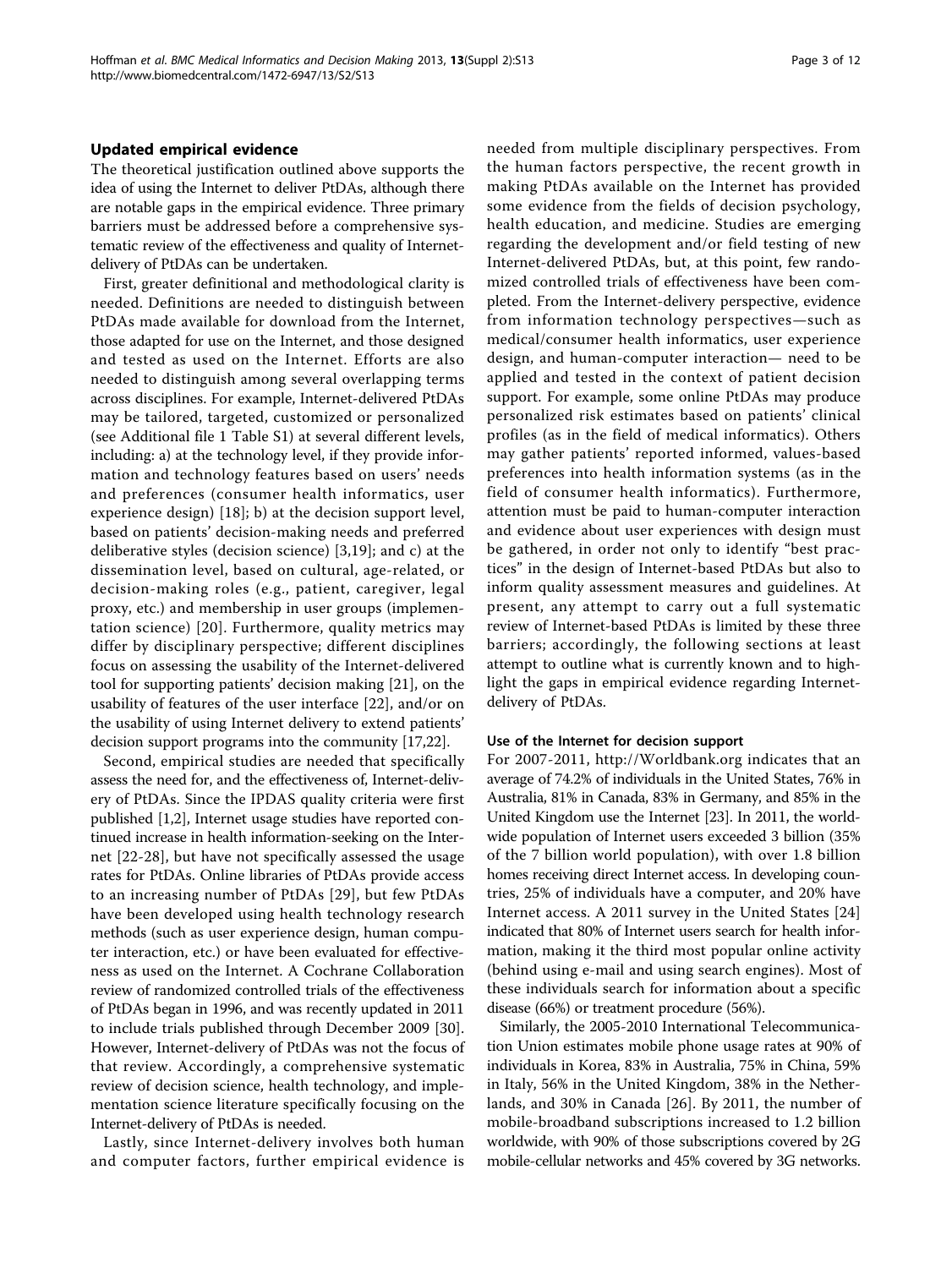<span id="page-5-0"></span>Studies by the Pew Internet & American Life Project [[27](#page-12-0)] reported a continuation in the upward trend in mobile phone usage in the U.S. Over 83% of U.S. adults reported owning a mobile phone, with 35% using a "smart phone" to access the Internet. Mobile Internet usage was most common among individuals who were 18-29 years old, African American, and Latino. Qualitative analyses suggested a growing preference for social connectivity (e.g., high rates of texting and social websites), and for searching for health information on the Internet prior to making an appointment with a doctor.

In 2007, the DECISIONS telephone survey asked patients about their memory of using the Internet for nine selected medical decisions within the past two years [\[28](#page-12-0)]. The survey sample consisted of English-speaking U.S. adults ( $N = 2575$ ) who, within the last two years, had talked with a clinician about, or had undergone, a procedure for one of nine decisions about medications (high blood pressure, high cholesterol, depression), screening (colorectal, breast, prostate), or surgery (cataracts, lower back pain, hip/knee replacement). An average of 28% of participants self-reported using the Internet related to these nine health decisions within the previous two years. Percentages varied from 17% for breast cancer to 48% for hip/knee replacement. Internet use decreased with age and increased by income level. Participants rated the Internet as their second-most important information source (their clinician being the first). Taken together, these studies confirm the continued rise in rates of Internet use, health information-seeking, and Internet searching related to medical decisions. However, due to the lack of clarity in terminology and the limited assessment efforts, statistics regarding how many individuals seek PtDAs on the Internet remain unknown.

### Inventories of PtDAs delivered on the Internet

Multiple inventories of PtDAs are available on the Internet, but "Internet-delivery" is currently operationalized in several ways. For example, the Ottawa Hospital Research Institute maintains a Patient Decision Aid Library Inventory that provides browseable lists of PtDAs by clinical topic, as well as contact information and IPDAS quality scores [[29\]](#page-12-0). As of October 2012, this inventory contained 270 PtDAs, 198 of which were available in some form on the Internet. Currently, most of these PtDAs are available as brochures, worksheets, or videos that patients can download and use offline. Some have been adapted for viewing online. More recently, a few have been specifically designed for interactive use on the Internet. These differences may represent sub-categories of Internet delivery, for which different evaluative measures are appropriate to assess their quality as used on the Internet (see Tables 1, [2](#page-6-0) and Additional file [1](#page-11-0) Table S1).

#### Studies of Internet delivery of patient decision aids

While a systematic review of Internet delivery of PtDAs remains to be done, the 2011 update of Cochrane Collaboration's review of the effectiveness of PtDAs includes four initial randomized controlled trials that used the Internet.[[30\]](#page-12-0) This systematic review included randomized controlled trials that a) were published up to December 2009, b) compared a PtDA with usual care or an alternative intervention, and c) involved individuals who were actively making a treatment or screening decision. Among the 86 studies that met these criteria, four studies tested Internet delivery approaches. Table [3](#page-6-0) provides a summary of each study's clinical topic, study design, and primary results.

Results of these four randomized controlled trials indicate that using an Internet-delivered PtDA: a) improved knowledge scores; b) was rated similarly on effort needed, convenience, and satisfaction; and c) had variable effects on preferences for screening. While these studies are the first randomized controlled trials to include Internetdelivery, initial results must be interpreted cautiously. Potential confounding variables were not addressed explicitly in the study reports, such as whether patients were involved in initial decision support and technology

| <b>IQUIC I DEVERUPHIEIR CHARGEHOULS UFFRDAS DEITER UN UNE INCHIEF IZ/-JUI/ZI/JI</b> |                                                                                                                                                                                                                                                                                                                                                                                                                                                                                                                                                                               |  |  |  |
|-------------------------------------------------------------------------------------|-------------------------------------------------------------------------------------------------------------------------------------------------------------------------------------------------------------------------------------------------------------------------------------------------------------------------------------------------------------------------------------------------------------------------------------------------------------------------------------------------------------------------------------------------------------------------------|--|--|--|
| Internet-delivered<br><b>PtDAs</b>                                                  | Includes all PtDAs for which some or all parts are delivered using the Internet.<br>May include PtDAs that were initially developed and tested in other formats (e.g., paper, audio, or video), then made<br>available on the Internet. For example, several PtDA brochures were originally created as paper worksheets, and then made<br>available online for individuals to download, print, and complete.                                                                                                                                                                  |  |  |  |
| Internet-available<br><b>PtDAs</b>                                                  |                                                                                                                                                                                                                                                                                                                                                                                                                                                                                                                                                                               |  |  |  |
| Internet-adapted<br><b>PtDAs</b>                                                    | May include PtDAs created in other formats that were purposefully adapted to allow individuals to use them directly on the<br>Internet. Examples include adapting paper worksheets into interactive questionnaires, and adapting text and video<br>components of PtDA DVDs into websites. While Internet-adapted PtDAs may have been rigorously tested and evaluated in<br>their original format, it is important to consider whether the adapted version has been tested and evaluated as used on the<br>Internet.                                                           |  |  |  |
| Internet-based<br><b>PtDAs</b>                                                      | May include PtDAs that were specifically designed and tested for use on the Internet. Examples include websites designed<br>to help patients with specific health care decisions by interactively tailoring information and support to their needs, or by<br>providing opportunities for family members to participate in the discussion. Internet-based features may also include e-mail,<br>discussion forums, blogs, or social media sites (e.g., Facebook, patient community websites) facilitated by clinicians, decision<br>coaches, peers, or patient advocacy groups. |  |  |  |

# Table 1 Development Characteristics of PtDAs Delivered on the Internet [[27-30,](#page-12-0)[72,73\]](#page-13-0)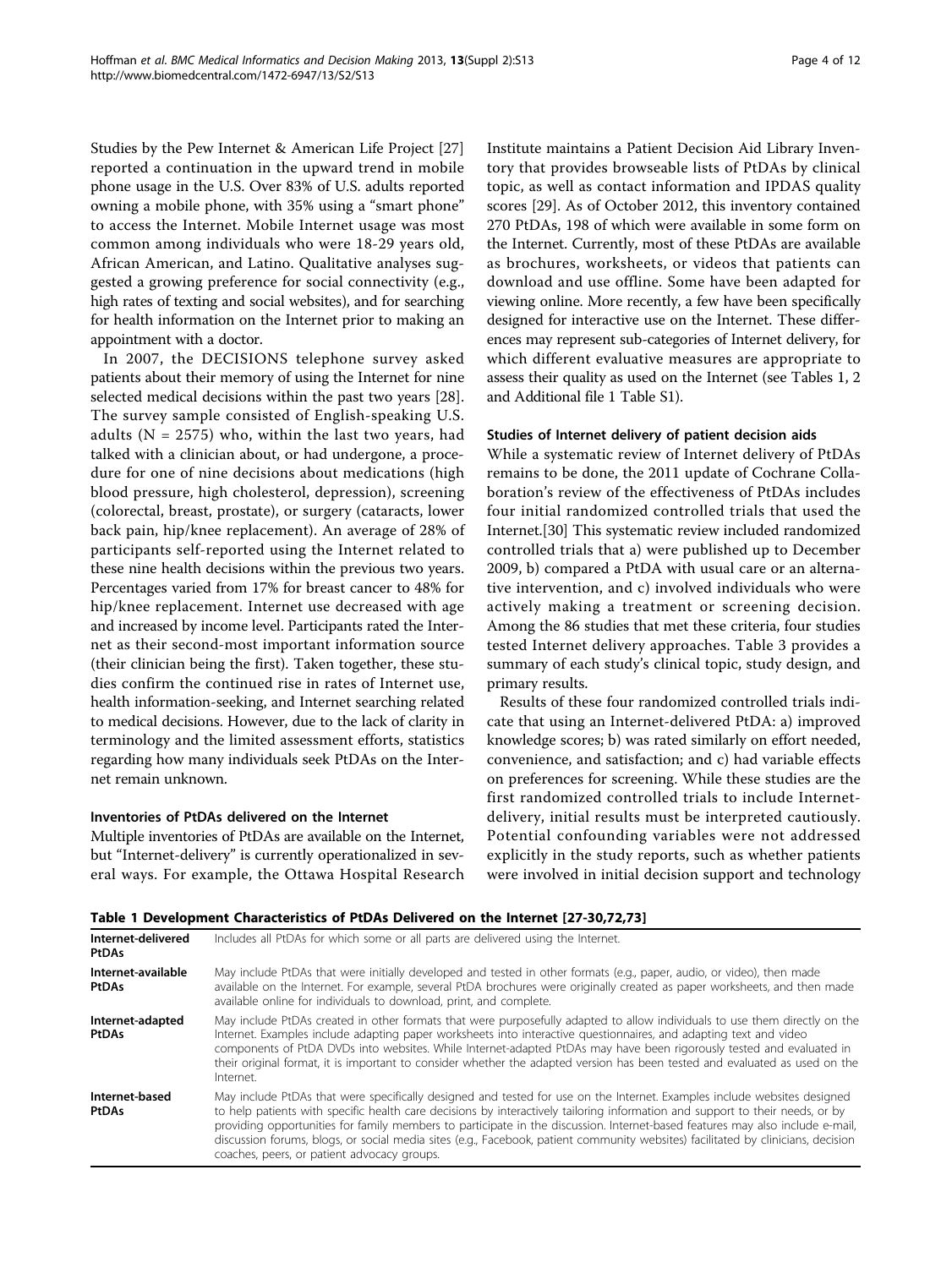<span id="page-6-0"></span>

| Table 2 Evaluative Characteristics of PtDAs Delivered on the Internet [20,33-43] |                                                                                                                                                                                                                                                                                                                                                                                                                                                                                          |  |  |  |
|----------------------------------------------------------------------------------|------------------------------------------------------------------------------------------------------------------------------------------------------------------------------------------------------------------------------------------------------------------------------------------------------------------------------------------------------------------------------------------------------------------------------------------------------------------------------------------|--|--|--|
| Accessibility of the<br><b>Technology</b>                                        | Refers to the degree to which all people can access the Internet using whichever device they prefer (e.g., computer,<br>laptop, tablet, or mobile phone) regardless of available dial-up/high-speed, Wi-Fi, or mobile phone Internet service.<br>Dissemination strategies to maximize technology accessibility include providing both text-heavy and graphics-heavy<br>versions of a PtDA, as well as versions for multiple screen sizes and mobile phones (known as responsive design). |  |  |  |
| Universality of the                                                              | Refers to the degree to which the PtDA is accessible for men and women of all ages, races, ethnicities, religions,                                                                                                                                                                                                                                                                                                                                                                       |  |  |  |
| <b>Technology</b>                                                                | languages, and cultures.                                                                                                                                                                                                                                                                                                                                                                                                                                                                 |  |  |  |
| Usability of the                                                                 | " refers to how well users can learn and use a product to achieve their goals and how satisfied they are with that                                                                                                                                                                                                                                                                                                                                                                       |  |  |  |
| Technoloav                                                                       | process" (ISO/AWI TR 9241-11, 1998) [43]. This definition includes a combination of factors, primarily focusing on five                                                                                                                                                                                                                                                                                                                                                                  |  |  |  |

1. Ease of Learning - How easy it is to do basic tasks the first time you see the website, 2. Efficiency of Use - How quickly you can use the website once you know how, 3. Memorability - How well you can remember how to use it the next time you visit, 4. Error Frequency - How many errors are typically made in looking for information, and

5. Satisfaction - How much you like using the website.

needs assessments [\[19\]](#page-12-0) prior to the development of the Internet-delivered version; whether usability/accessibility/ field testing (from the perspectives of human computer interaction, user experience design, decision psychology, etc.) had been carried out prior to testing effectiveness; and the possible confounding effects of the selected delivery location and timing relative to the clinical appointment.

areas:

A brief review of the literature since 2009 reveals several emerging efforts to develop and test Internet-delivered PtDAs. Additional file [2](#page-11-0) Table S2 illustrates a selection of studies from decision support and health informatics publications and presentations at scientific meetings from 2010-2012. Similar to the earlier studies, results indicate that using an Internet-delivered PtDA: a) improved knowledge, preparation for decision making, and decisional conflict scores; b) were acceptable to patients; and c) had variable effects on treatment preferences or the likelihood of receiving screening. These second-generation studies

also began the exploration of interactivity and tailoring features, using health informatics and user-centered design methods during development and field-testing. Initial observations indicate that tailoring of clinical information and interactive deliberative guidance may improve decision-making engagement and outcomes.

However, these studies again point to several gaps in the empirical evidence. Additional studies are currently needed to test the role of a) specific Internet features (e.g., audio voice-over, interactive graphics, touch-screen data entry, etc.); and b) different dissemination and implementation strategies (e.g., delivery timing relative to clinic visits, publically-available versus clinician-prescribed; use with/without a decision coach, integration with electronic health records, reach into rural communities, etc.). Subsequent studies may investigate the isolated effect of Internet-delivery of PtDAs when controlled for these factors, as well as the effect of match/mismatch between these factors and

| Table 3 Most Recent (2011) Cochrane Collaboration Review of PtDAs [30]: Randomized Controlled Trials that Involved |                  |              |                 |  |  |  |  |
|--------------------------------------------------------------------------------------------------------------------|------------------|--------------|-----------------|--|--|--|--|
| Internet Delivery [72-75]                                                                                          |                  |              |                 |  |  |  |  |
| Author Voor                                                                                                        | Clinical Contout | Chudy Docian | Drimany Doculte |  |  |  |  |

| Author, Year,<br>Reference<br><b>Number</b> | <b>Clinical Context</b> | <b>Study Design</b>                                                                                                            | <b>Primary Results</b>                                                                                                                                                                                                                 |
|---------------------------------------------|-------------------------|--------------------------------------------------------------------------------------------------------------------------------|----------------------------------------------------------------------------------------------------------------------------------------------------------------------------------------------------------------------------------------|
| Frosch, 2003, [72]                          | PSA screening           | RCT, $n = 226$ randomized to view video during appointment<br>at clinic or website at home before clinic visit                 | For both groups:<br>- Knowledge scores were similar;<br>- Ratings of effort required, convenience,<br>and satisfaction were similar.<br>Viewing the video at the clinic:<br>- Increased the likelihood of viewing the<br>complete PtDA |
| Ruffin, 2007, [74]                          |                         | Colorectal Web, $RCT$ , $n = 174$ men randomized to either informational website<br>cancer screening or Colorectal Web         | Viewing Colorectal Web:<br>- increased immediate reporting of preferred<br>test, but no difference at 2, 8, or 24 weeks<br>- increased screening                                                                                       |
| Krist, 2007, [75]                           | PSA screening           | Clustered RCT, $n = 497$ randomized to paper PtDA, website<br>PtDA, or no pre-visit education                                  | Viewing either PtDA:<br>- Increased decisional control<br>- Increased knowledge scores<br>- Decreased screening                                                                                                                        |
| Frosch, 2008, [73]                          | PSA screening           | RCT, $n = 611$ randomized to web-based didactic PtDA, disease<br>model + time trade-off exercise, both, or public PSA websites | Knowledge scores were:<br>- Highest for didactic PtDA<br>- Lowest for public websites Post-PtDA<br>screening preferences differed across groups.                                                                                       |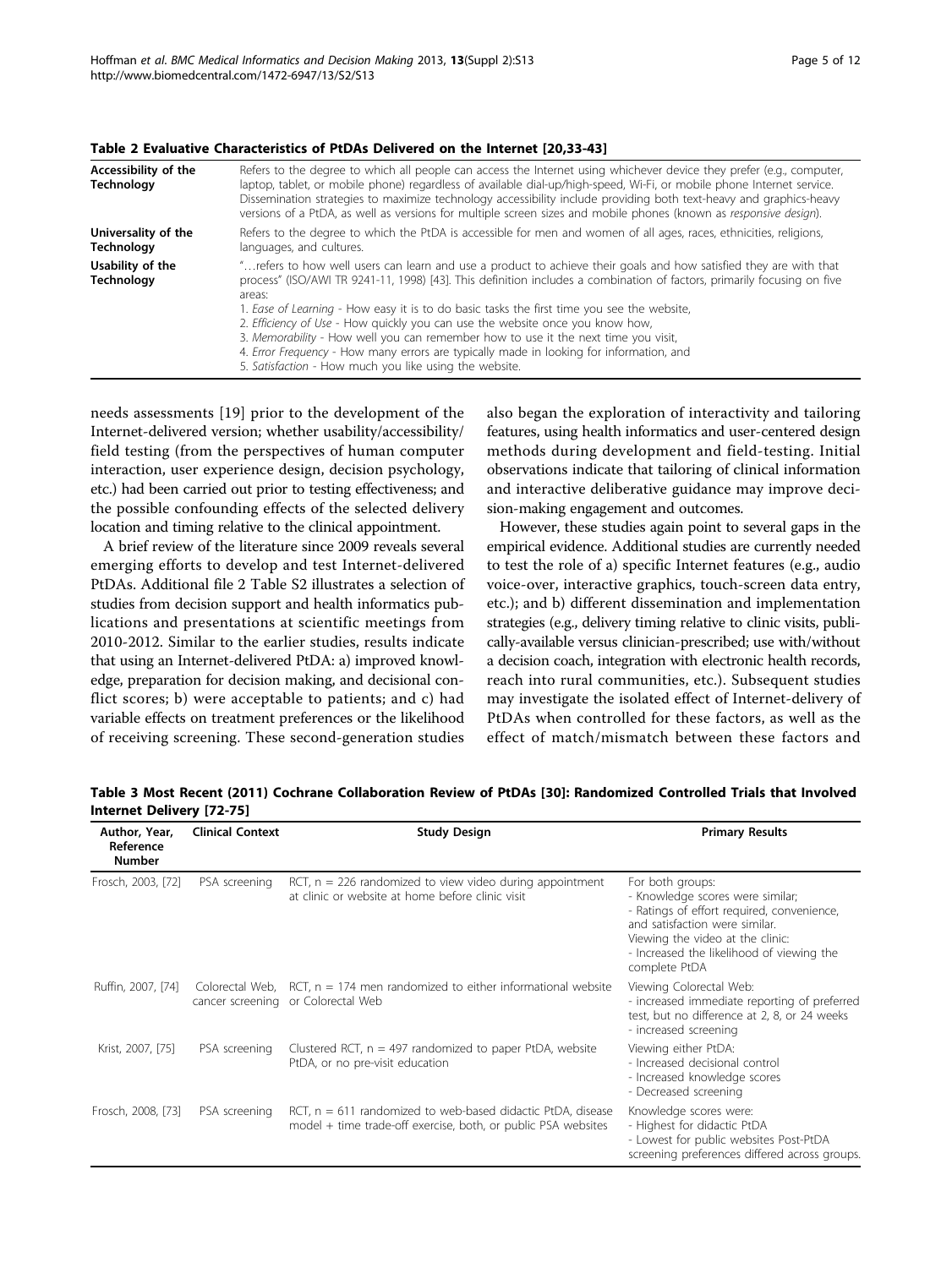patients' expectations. In order to address these gaps in evidence, multidisciplinary models are needed that include approaches from the fields of informatics, user-centered design, and human-computer interaction. Internet-delivered PtDAs developed without appropriate technology testing (e.g., usability analyses, heuristic evaluations, card sorting, task analyses, etc.) may inadvertently introduce usability biases into the effectiveness trials. Hence, these studies highlight the importance of: a) involving key stakeholders and users in the development and testing of Internet-delivered PtDAs; b) purposefully integrating development and evaluation methods from the fields of health technology, decision support, and implementation science; and c) identifying short- and long-term research priorities.

Lastly, suites of online PtDAs are being rapidly developed by several academic health centers such as Dartmouth College, the Mayo Clinic, and the Universities of Ottawa, Cardiff, Hamburg, Sydney, etc., as well as by private PtDA developers (e.g., Health Dialog, Healthwise, Informed Medical Decision Foundation), health insurers (e.g., Group Health, the U.S. Veterans Administration, Techniker Krankenkasse, etc.), and patient groups (e.g., Alzheimer's Association, CommonGround, PatientsLikeMe, etc.). As studies led by different disciplines (such as practitioners in decision support, health informatics, business leadership) and from perspectives (e.g., academic, governmental, private, and patient-led) converge, evidence may be systematically reviewed and critically assessed to generate multidisciplinary, evidence-based models, methods, and quality measures.

#### **Discussion**

Building on the updated definition, theoretical rationale, and empirical evidence, the following discussion highlights some emerging areas for research that can contribute towards developing measures and standards of quality for the Internet-delivery of PtDAs.

#### Multidisciplinary perspectives on definition

Given the broad definition of "delivering patient decision aids on the Internet", several subtypes of Internet delivery could be defined. These subtypes could be characterized according to their development, design, and usability characteristics using terms from health technology, decision science, and implementation science (see Tables [1,](#page-5-0) [2](#page-6-0) and Additional file [1](#page-11-0) Table S1) [\[22-24,31](#page-12-0)-[43](#page-12-0)]. It is important to note that many of these terms are currently evolving areas of debate and research (e.g., the relationship between accessibility, universality, and usability), and/or overlap or vary by disciplines (e.g., the usability of the technology versus the usability of the tool within a decision support program). Therefore, these tables are not intended to present an exhaustive list, but may stimulate across-field discussion about terminology and assumptions.

#### Theory development

#### Social connectivity and patients' stories

Online PtDAs are beginning to include features that allow users to share their stories and to connect virtually for support. These features add to the burgeoning range of distinctive capabilities associated with delivery on the Internet (such as virtual connectivity, interactivity, individualization, real-time evolution of information, sociallyderived information, etc.) [\[31](#page-12-0)-[33\]](#page-12-0), and generate multiple sub-categories across a spectrum of types of online PtDAs. At one end of the spectrum, PtDAs designed using traditional decision support research methods may be adapted online to include patients' stories in more engaging formats (using, for example, interactive tables or icon arrays that illustrate risks and benefits, and are linked to a patient story for each icon) [\[44\]](#page-12-0). They may also add open discussion forums, links to social media sites, or online peer support and guidance in decision making [[45](#page-12-0)]. At the other end of the spectrum, some websites that began as online support groups are now adding decision-making guides and tools for creating individualized risk estimates (e.g., entering one's personal health information and comparing it against sociallyderived averages) [\[46](#page-12-0)].

Accordingly, research will need to consider the extent to which established theories (such as Social Development Theory, Elaboration Likelihood Model, etc.) inform the study of how people perceive, value, and use personal experiences that are shared virtually and that evolve in real-time [[6,9](#page-11-0)]. On one hand, some communication and education theories support the use of written or videoed patient stories because their saliency augments the perception of personalized information, and because qualitative studies indicate that patients frequently request such experiential information [[33,47,48\]](#page-12-0). On the other hand, evidence is lacking regarding the potential effects and/or biases that might be introduced by such patient stories. These include, for example: social matching/mismatching between the individuals in the stories and the individuals viewing the decision aid; inadvertent story-induced misrepresentations, such as over/under-weighting of risks/benefits; and hidden story-induced framing biases [\[49-51](#page-12-0)]. These effects may be increased or decreased with the further addition of interactivity, virtual social connections, and perceptions of socially-derived "evidence".

While the presentation of this kind of content carries a high potential for inadvertently presenting biased information to consumers, it also serves as an emerging social experiment highlighting the importance of shared information, connectivity, and the identification of outcomes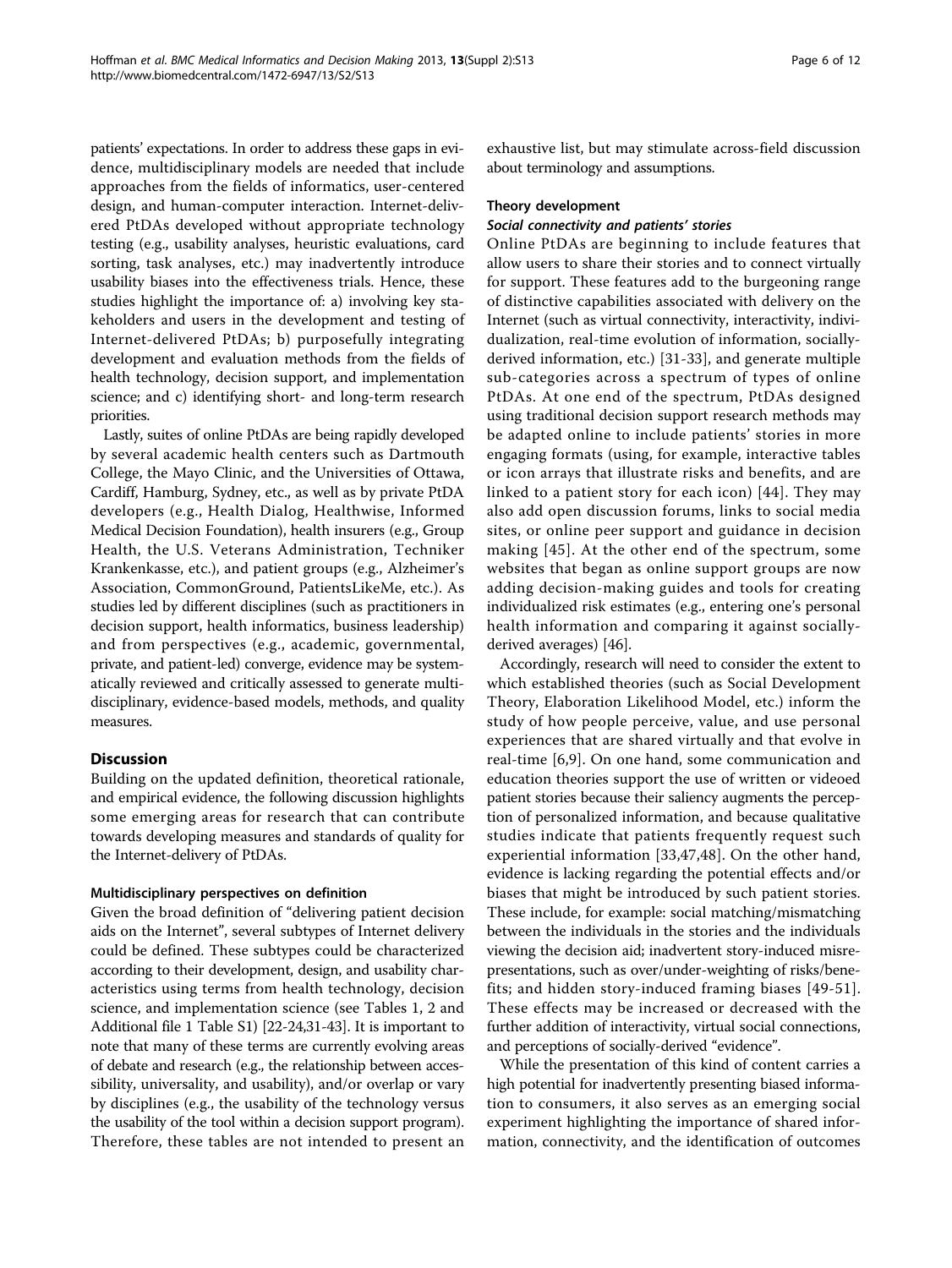that may be of the greatest relevance to patients. Further research is needed to clarify: what types of socially-shared content are needed, preferred, and beneficial/harmful to patients; whether this information should be monitored/ managed in the context of PtDAs; and whether it can be collected and presented in neutral, unbiased, low literacy, and culturally-relevant formats. Results of such research could, in turn, inform quality metrics related to the incorporation of social interactivity capabilities and sociallyderived stories/evidence into Internet-delivered PtDAs.

#### Behavior change

As online PtDAs begin to be used in long-term health behavior change interventions (e.g., when choosing one's smoking cessation, weight loss, or substance abuse therapies), theories about the stages of behavior change will need to be tested in this new context of Internet-supported decision making. For example, the Trans-Theoretical Model related to Stages of Change has been used in the development of Internet-delivered resources for patients seeking to improve evidence-based healthy behaviors [\[8](#page-11-0)], but has not been used for preference-sensitive health care decision making. The role of Internet-delivered deliberative guidance may be more or less effective at specific stages in behavior change, and/or foster more continuous support across stages.

In situations in which decision support is nested in motivational counseling (e.g., when a client first agrees to begin the behavioral change of smoking cessation, and then chooses among available smoking cessation therapies) [[52](#page-12-0)], existing models will need to be tested under conditions in which in-person and online components are mixed or combined. For example, are the patient activation and engagement effects observed during in-person decision support interventions maintained when Internetdelivered PtDAs are nested in virtual counseling interventions (e.g., when using online motivational interviewing, problem solving therapy, or cognitive behavioral therapy)? How will long-term peer support groups be sustained online, and is additional training needed for peer leaders who facilitate these groups? Are additional privacy and security measures needed? Finally, what quality metrics are appropriate in this unique context?

### **Equity**

Until Internet access and usage becomes universal, several issues in implementation theory and health equity need to be considered [\[14,18,20,53](#page-12-0)]. For example, "direct-to-consumer" delivery of PtDAs on the Internet is currently less feasible for communities that lack either high-speed access or cellular phone service [[53](#page-12-0)]. However, insertion of a telehealth clinic in rural communities can extend health care access for patients who otherwise may be limited by travel times and costs, such as working adults who cannot attend daytime doctor visits, individuals confined to home by chronic medical conditions, and older adults who no longer drive [\[18\]](#page-12-0). Furthermore, current trends indicate that retired adults are the fastest growing group of Internet adopters and therefore may benefit from targeted decision support programs on the Internet, but it remains unknown whether this trend is generational or situational (that is, whether the currently-employed generation will also increase their Internet use once they retire) [[24\]](#page-12-0). Research is needed to support the short-, mid-, and longterm prioritization of development strategies for Internetdelivered PtDAs.

In addition, emerging evidence suggests that there are population-wide shifts from personal computers to mobile smart phones, with disadvantaged groups becoming the largest users of smart phones for Internet access [\[27,28](#page-12-0)]. Insights gained from research in health informatics and in health communication can provide frameworks and tools for tailoring interventions to a user's characteristics and preferred Internet access media (e.g., computer, tablet, mobile phone, etc.) [[36,54-56\]](#page-12-0). New efforts are being made to address health equity gaps by developing targeted/tailored mobile health websites and applications [[53](#page-12-0),[57](#page-12-0)]. These frameworks will need to be applied and tested during the development of PtDAs. Additional research is specifically needed a) to develop methods and quality measures for tailoring according to patients' preferred deliberative styles (i.e., their preferred level information detail for making decisions, and their favored degree of interactive engagement with decision support), and b) to explore the effects of culturally-tailored experiential information about health care decision making (e.g., socially-derived patient stories). During this transition period in Internet use, theories about implementation and health equity can guide the Internet delivery of PtDAs, while taking into consideration a range of potential short-term and longterm strategies for shifting patient populations and evolving quality-assessment metrics.

#### Chronic illness

There is a need for interdisciplinary frameworks that can guide interventions to address the emerging needs and preferences of those patients with chronic illnesses who engage online with decision support and self-management strategies. Self-management theories support the use of technology for documenting personal experiences over time, and social learning theories support the saliency of shared experiences [\[33,47](#page-12-0)]. However, as patients are more frequently reporting their chronic illness experiences on the Internet [[46](#page-12-0)], questions arise about whether and how to incorporate these rapidly-growing banks of patient-reported data into the theoretical frameworks underpinning decision support and evidence-based medicine.

In chronic and progressive illness, decision support involves multiple decision points along the course of disease, multiple delivery settings (e.g., in hospitals,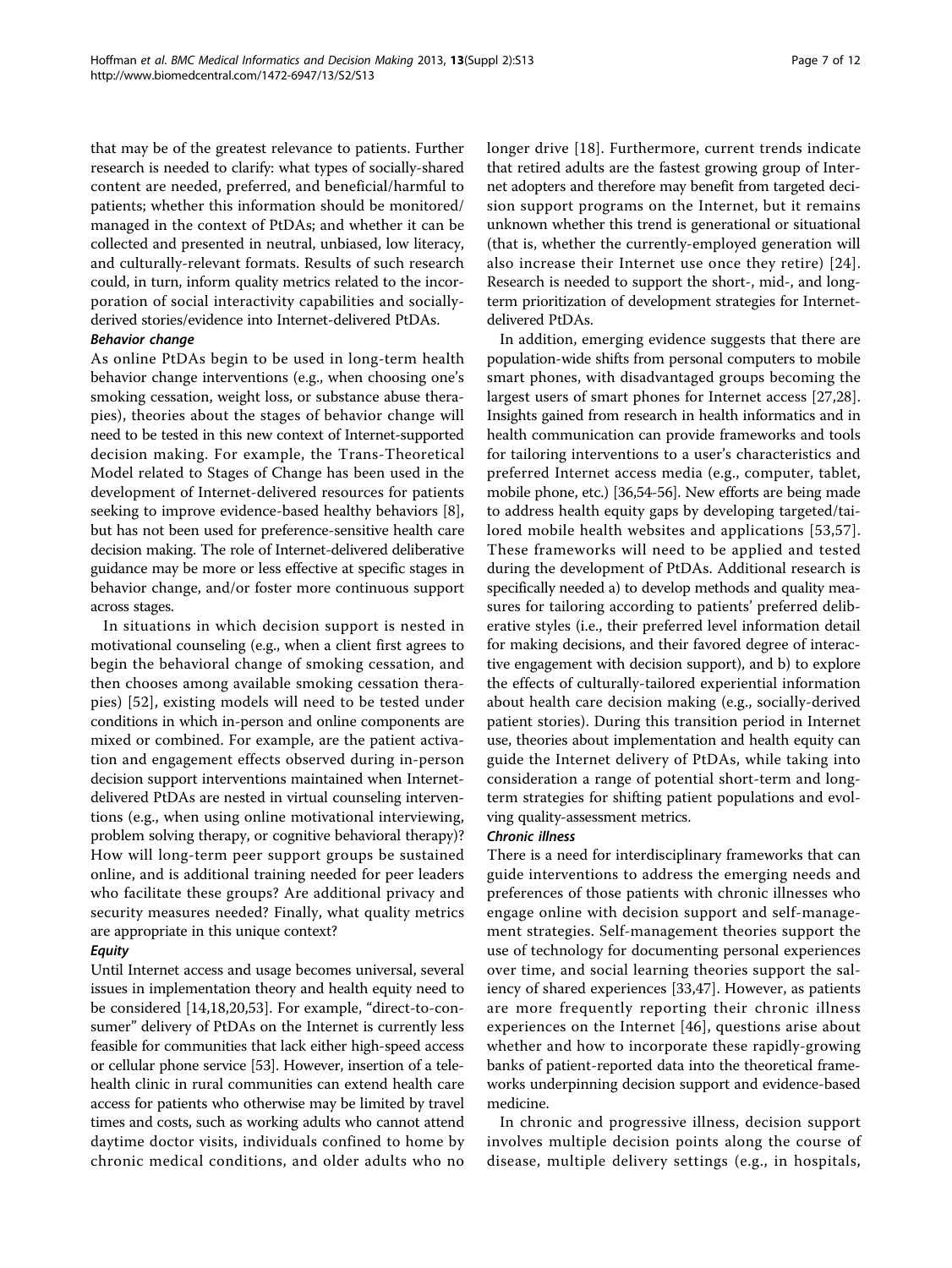community clinics, nursing homes, senior centers, etc.), and multiple intervention goals (e.g., cure, maintenance, palliation) that may include multiple decision makers (e.g., patient, local caregiver, long distance family members, clinical teams, legal proxies, etc.). Internet delivery offers some unique capabilities that could contribute positively to these complex processes [\[53,58](#page-12-0),[59](#page-12-0)]. For example, a series of related PtDAs can be delivered across the course of a progressive disease. For each decision point, a PtDA may offer support for urgent decision making or can facilitate advanced care planning. Decision support information and activities can be tailored to each user's role and preferred deliberative style at that point in time. For progressive diseases such as dementia, family members separated by long distances can engage in planning discussions using video chat features and shared family portals. Real-time documentation on decision logs can track progression over time, and could be incorporated into electronic health records.

However, unique challenges also arise—such as creating and maintaining multiple user portals, securing links to electronic health records, and maintaining data over time, etc. [[60-62\]](#page-12-0). In addition, expectations for user-centered design may vary by generation and may need to evolve rapidly alongside advances in direct-to-consumer marketing. Again, an interdisciplinary conceptual framework may be needed to create, maintain, and assess the quality of effective Internet-delivered PtDAs for chronic and progressive conditions.

#### Emerging areas in empirical evidence

Interdisciplinary research efforts are also needed to address several gaps in the empirical evidence. These efforts could be considered as gaps in fundamental knowledge, in applied effort, and in research methodology.

#### Fundamental investigations

Fundamental studies conducted by decision scientists may focus on identifying the best methods for operationalizing some or all components of an evidence-based decision support process using the Internet [[32,63\]](#page-12-0). They may also seek to assess whether Internet-delivered PtDAs cause patients to engage differently at various points during their overall decision-making processes. Notably, fundamental research is needed to assess the "value added" of incorporating interactivity, personally-tailored information, interpersonal communication, patient stories, and socially-generated experiential information. Compared to paper- or video-based PtDAs, do the unique features of Internet-based PtDAs (e.g., multimedia, interactive activities, patient portals, social connectivity, etc.) improve patients' sense of preparation, self-efficacy, and decision quality for the immediate decision, as well as their ability to retain and transfer decision-making skills for future decisions?

Health education scientists may seek to identify which technology features are most helpful for improving information comprehension, which graphic displays best convey risk/benefit information, and which interactive strategies can accurately assess whether a patient is wellinformed [[64,](#page-12-0)[65\]](#page-13-0). Cognitive psychologists may investigate whether interactive PtDA websites can foster increased patient activation or increased communication with clinicians, surrogate decision makers, and long-distance family members [\[59,](#page-12-0)[66,67](#page-13-0)]. They may also assess which Internet PtDAs stand alone or need to be coupled with personal interaction, and whether the format and features of Internet-based PtDAs should vary by clinical context (e.g., preventive, acute, chronic, or end-of-life treatment decisions).

Consumer health informatics researchers may also face continuing challenges in developing adaptive methods, tools, and measures to respond to the rapidly-changing field of health technologies. What are the emerging technologies and features that are feasible, usable, and sustainable for clinicians, health care systems, and patient advocacy groups that wish to develop Internet-based decision support programs [[60-62\]](#page-12-0) Ongoing research will be necessary in order to create tools that are accessible and usable on multiple evolving devices (e.g., computers at the clinic, personal laptops, mobile phones, etc.) Health technology designers also face the challenge of allowing social connectivity and potential public sharing of experiential information for some patients, while ensuring the highest security for the protection of personal health information for others [[46,48,60,61](#page-12-0)].

#### Applied investigations

From the perspective of decision-support scientists, a critical first step in developing a PtDA is the "needs assessment", which characterizes the sources of difficulty that the relevant patient population has with the specific decision situation, and their needs and preferences for a decision support intervention (with or without a PtDA) [\[19\]](#page-12-0). When an Internet-delivered PtDA is considered, a needs assessment is particularly complex, since it should also assess diverse individuals' opinions about Internet-delivered clinical content, technology features, and implementation strategies [[42,43,](#page-12-0)[68](#page-13-0)]. Designers and developers of Internetdelivered PtDAs may seek to identify whether there are patterns in the preferred and effective features of such PtDAs, which then may be considered as standard attributes for acceptable quality.

Alternatively, investigators may seek to determine whether specific components of PtDAs delivered on the Internet should be targeted or tailored to the clinical context (e.g., preventive, acute, chronic, and end-of-life treatment decisions), the users' socio-demographic characteristics (e.g., age, sex, race/ethnicity, culture, role in decision making), and/or the users' geographical locations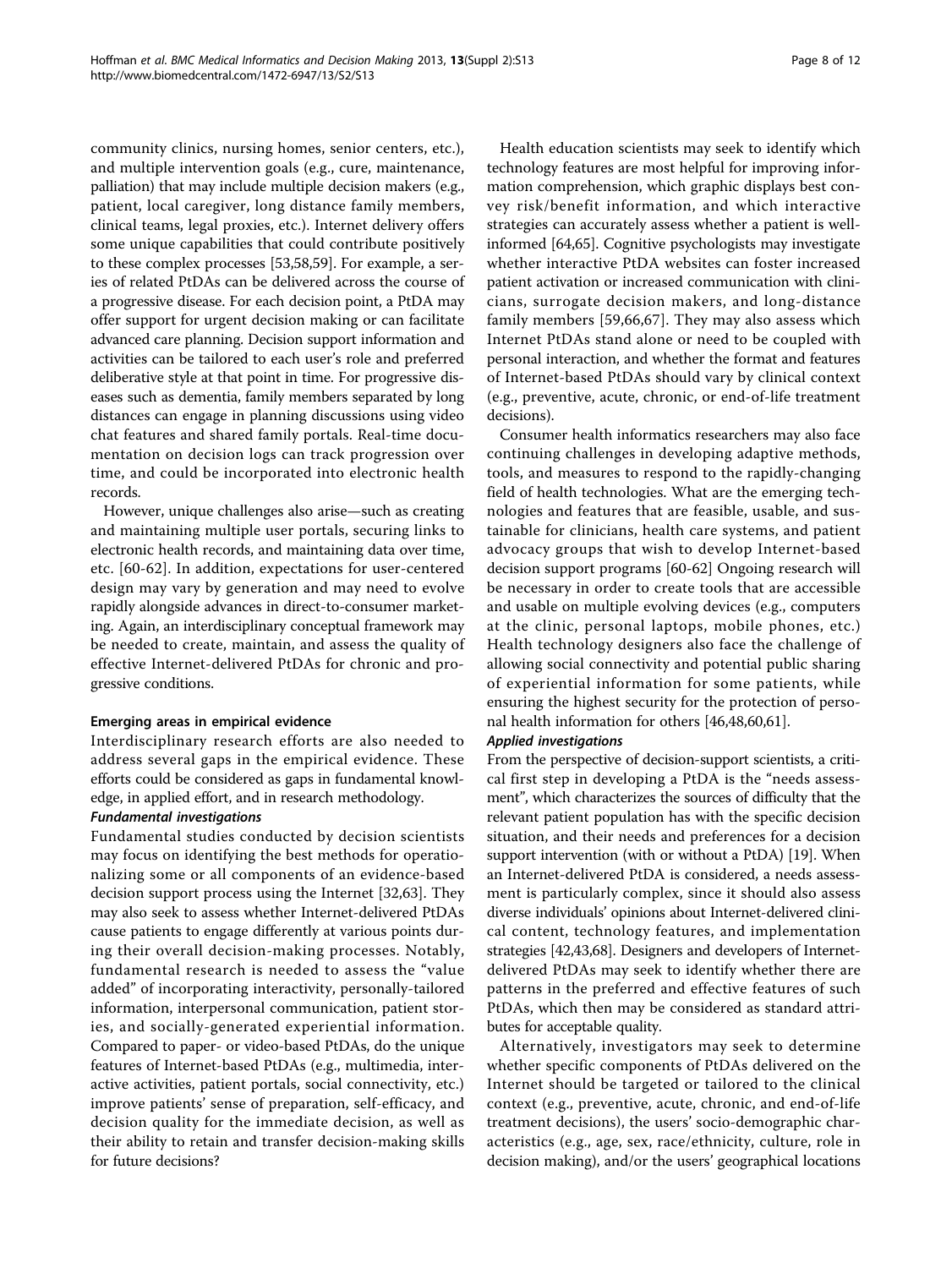(e.g., urban/rural communities, international/national/ regional sites). For example, is "value added" when patients are guided to either culturally-neutral or culturallymatched socially-derived experiential information and/or support? Furthermore, Internet-delivered PtDAs allow patients greater opportunity to customize or "self-tailor" the level of clinical information detail, engagement in deliberative steps, and viewing of socially-derived experiential information according to their personal deliberative styles. However, this customization may conflict with existing quality measures for standardized information provision and decision support across the sequence of

steps in the decision-making process. Research is needed to identify approaches that provide high-quality decision support that meets general standards while simultaneously allowing for varying degrees of targeting, tailoring, customization, and personalization.

Population-level investigations may explore the potential added benefits and the possible risks of unintended harms generated by delivering PtDAs on the Internet, as well as the direct and indirect costs of developing, updating, and maintaining Internet-delivered PtDAs, compared to using other media [[20,61\]](#page-12-0). Health services researchers may assess whether or not the delivery of PtDAs on the Internet fosters increased health equity for disadvantaged communities, chronic care, surrogate decision makers, isolated adults (e.g., individuals with mobility disabilities, home-bound older adults), and/or dispersed families [[20,59](#page-12-0),[65](#page-13-0),[66\]](#page-13-0). Investigators in implementation science and translational research may seek to determine the best practices for using Internet-based PtDAs to deliver "the right support to the right patient at the right time" [[69-71\]](#page-13-0).

#### Research methods

While many research methods overlap across the relevant disciplinary perspectives, some diverge. Decision support researchers and health information technology researchers may include different steps in their design and evaluation process. Quality evaluators may use similar metrics, such as usability and acceptability, but may assess these in very different ways. Finally, they may focus on very different "high quality" outcomes.

For example, decision support research methods that arise from medical research models include: systematic reviews of the literature; needs assessments; prototype development; field-tests; effectiveness trials; and dissemination and implementation studies. During the field-testing of prototypes, usability and acceptability assessment may involve obtaining, from small groups of 10 – 30 patients, focus-group-based or questionnaire-based evaluations of the length, depth, level of detail, presence/freedom from bias, and interest generated by the clinical information and decision support steps [[19](#page-12-0),[21](#page-12-0)]. Usability assessments may also include evaluations of the feasibility of using the new decision support tool in the flow of regular clinical care (e.g., before, during, or after a clinical consultation), or the feasibility of implementation across sites [[20,63](#page-12-0)]. Other decision support outcomes may include measures of decisional conflict, preparation for decision making, decision quality, treatment choice, and adherence to chosen therapy [[1](#page-11-0)[,30,63](#page-12-0)].

Research methods that are specifically focused on Internet-delivered PtDAs could build on these medical research models by adding, early in the needs assessment and development phases, structured steps that specifically plan, analyze, design, and test the website itself [[68](#page-13-0)]. These steps could include: assessing user characteristics and needs; developing narratives about target personas and key scenarios about site use; designing the content of the website; and incorporating iterative prototype-testing cycles [[37](#page-12-0)-[42\]](#page-12-0). For example, card sorting, wireframes, and task analyses may be used to structure the architecture of the content and to develop a prototype. Iterative cycles of prototype-testing with 3-5 users may include interactive achievement testing and heuristic evaluations that track eye movements when skimming/reading the content, and that note, for example, the number of clicks, the frequency of errors, and pageloading speeds. Usability metrics may include ease of learning (e.g., how quickly a new user can complete basic tasks using the site), efficiency, error frequency, memorability, and satisfaction [[22,43\]](#page-12-0). Additional outcome measures may include continued website usage, accessibility for all types of users, and data privacy and security.

Therefore, in order to consider the quality (that is, the conceptual appropriateness, the validity, the sensitivity, etc.) of various research methods that could be used to develop, test, and implement Internet-delivered PtDAs, integrated conceptual frameworks and models are needed. These frameworks could inform the development of a shared language for identifying rigorous research practices and "high quality" outcome measures. There is a distinctive scientific challenge here: how best to integrate these various approaches in order to systematically develop a strong evidence base about the design, testing, and implementation of Internet-delivered PtDAs.

### Conclusion

At present, there is notable theoretical justification for delivering some or all of the components of a PtDA using the Internet. Several theories in psychology, education, communication, and implementation science support the value of the interactive, multimedia, and accessibility features of Internet-delivered PtDAs. However, there is currently a paucity of scientifically rigorous empirical studies investigating the role of Internet delivery for PtDAs, the usability of the user interfaces, and their effects in differing clinical, cultural, and decision-making contexts.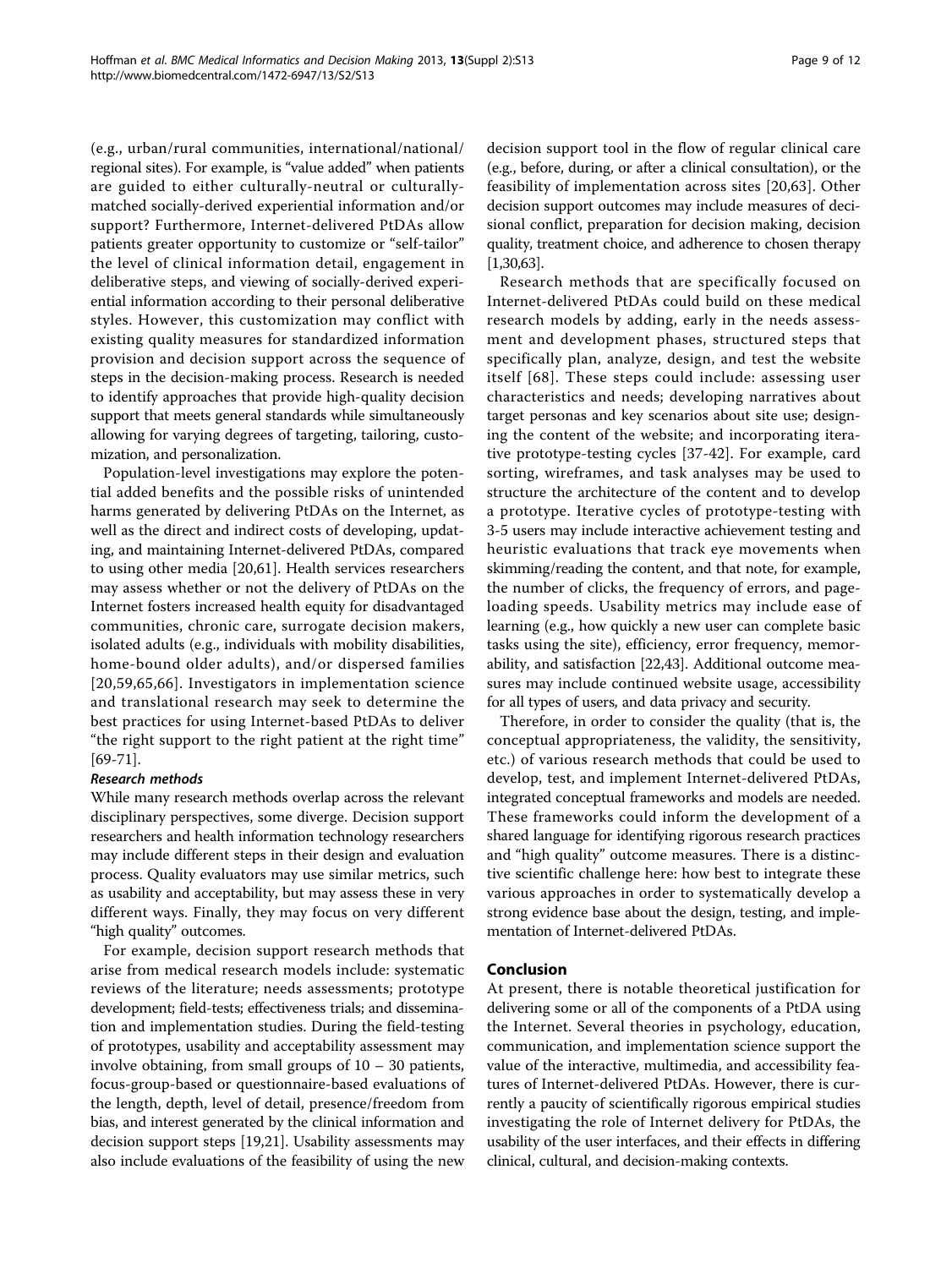<span id="page-11-0"></span>Accordingly, there is a rapidly expanding field of interdisciplinary research opportunities. In particular, studies are needed to assess the role of tailored information and support, the optimal uses of the unique features of the Internet, and the potential benefits and harms of socially-generated information about patient stories. Equity studies may also assess implementation strategies that include both paper-based PtDAs in medical centers and Internet-delivered PtDAs in rural communities. Ultimately, cost-effectiveness and cost-benefit analyses are needed to compare Internet-, video-, and paperbased strategies for dissemination, maintenance, and sustainability.

Finally, an interdisciplinary and internationally-representative approach is needed to identify best practices for a) needs assessments, b) user-centered development, c) usability assessments, d) field testing, d) clinical effectiveness, and e) broad and sustainable implementation strategies. As these gaps in the empirical evidence are addressed, the international scientific community may wish to revisit continually the criteria used to gauge the quality of Internet-delivered PtDAs.

### Additional material

[Additional file 1: T](http://www.biomedcentral.com/content/supplementary/1472-6947-13-S2-S13-S1.pdf)able S1: Design Characteristics of PtDAs Delivered on the Internet

[Additional file 2: T](http://www.biomedcentral.com/content/supplementary/1472-6947-13-S2-S13-S2.pdf)able S2: Emerging Studies of Internet-delivered PtDAs: Studies Conducted Since the Most Recent (2011) Cochrane Collaboration Review

#### List of abbreviations used

IPDAS: International Patient Decision Aid Standards; PSA: prostate-specific antigen; PtDA: patient decision aid; RCT: randomized controlled trial; RE-AIM: Reach Effectiveness - Adoption Implementation Maintenance

#### Competing interests

Linda C. Li has received research funding from Canadian Institutes of Health Research (CIHR), a national funding organization. Li has received funding to develop and evaluate two online patient decision aids for patients with rheumatoid arthritis.

Robert J. Volk has received research funding, travel support and honoraria from the Informed Medical Decisions Foundation, a not-for-profit (501 (c)3 ) private foundation ([http://www.informedmedicaldecisions.org\)](http://www.informedmedicaldecisions.org). The Foundation develops content for patient education programs. The Foundation has an arrangement with a for-profit company, Health Dialog, to co-produce these programs. The programs are used as part of the decision support and disease management services Health Dialog provides to consumers through health care organizations and employers. All other authors have no competing interests to declare.

#### Authors' contributions

AH led the conceptualization of the manuscript's argument, led the updating and interpretation of the empirical evidence writing team, drafted the initial manuscript, led its critical revision for important intellectual content, and gave final approval of the version to be published. RJV, AS, CS, LL, MH and GK made substantial contributions to the manuscript's conceptualization, to the updating and interpretation of empirical evidence, and to the manuscript's revisions, and gave final approval of the version to be published.

HLT made substantial contributions to the manuscript's conceptualization, to the interpretation of empirical evidence, and to the manuscript's revisions, and gave final approval of the version to be published.

#### Acknowledgements

We would like to thank the authors of the 2011 Cochrane Collaboration's review of PtDAs for supplying references to those trials that included PtDAs that had been delivered on the Internet. We also thank the patients and family collaborators who participated in the design and conduct of the research studies discussed in this review.

#### Declarations

Publication of this supplement was partially funded by an unrestricted grant from the Informed Medical Decisions Foundation. The remainder costs were covered by Robert J. Volk. Administrative and editorial support for this supplement was also provided by The University of Texas MD Anderson Cancer Center.

This article has been published as part of BMC Medical Informatics and Decision Making Volume 13 Supplement 2, 2013: The International Patient Decision Aid Standards (IPDAS) Collaboration's Quality Dimensions: Theoretical Rationales, Current Evidence, and Emerging Issues. The full contents of the supplement are available online at [http://www.](http://www.biomedcentral.com/bmcmedinformdecismak/supplements/13/S2) [biomedcentral.com/bmcmedinformdecismak/supplements/13/S2](http://www.biomedcentral.com/bmcmedinformdecismak/supplements/13/S2).

#### Authors' details <sup>1</sup>

<sup>1</sup>The Dartmouth Institute for Health Policy and Clinical Practice, Geisel School of Medicine at Dartmouth College, 46 Centerra Parkway (HB7250), Lebanon, New Hampshire 03766, USA. <sup>2</sup>Department of General Internal Medicine, Unit 1465, The University of Texas MD Anderson Cancer Center, 1515 Holcombe Blvd, Houston, Texas 77230, USA. <sup>3</sup>Clinical Epidemiology Program, Ottawa Hospital Research Institute, 501 Smyth Road, Ottawa, Ontario K1H 8L6, Canada. <sup>4</sup>School of Nursing and Midwifery, University of Tasmania, 17 Booker Avenue, Hobart, Tasmania, Australia 7000. <sup>5</sup>Department of Physical Therapy, University of British Columbia, Arthritis Research Centre of Canada, 5591 No. 3 Road, Richmond, British Columbia V6X 2C7, Canada. 6 Department of Medical Psychology, University Medical Center Hamburg-Eppendorf, W26, Martinistraße 52, 20246 Hamburg, Germany. <sup>7</sup>Department of Community and Family Medicine, The Geisel School of Medicine at Dartmouth, Hanover, NH 03755, USA. <sup>8</sup>The Dartmouth Institute for Health Policy and Clinical Practice, The Geisel School of Medicine at Dartmouth, Hanover, NH 03755, USA.

#### Published: 29 November 2013

#### References

- 1. Elwyn G, O'Connor AM, Stacey D, Volk RJ, Edwards A, Coulter A, Thomson R, Barratt A, Barry M, Bernstein S, Butow P, Clarke A, Entwistle V, Feldman-Stewart D, Holmes-Rovner M, Llewellyn-Thomas HA, Moumjid N, Mulley A, Ruland C, Sepucha K, Sykes A, Whelan T, the International Patient Decision Aids Standards (IPDAS) Collaboration: [Developing a quality](http://www.ncbi.nlm.nih.gov/pubmed/16908462?dopt=Abstract) [criteria framework for patient decision aids: online international Delphi](http://www.ncbi.nlm.nih.gov/pubmed/16908462?dopt=Abstract) [consensus process.](http://www.ncbi.nlm.nih.gov/pubmed/16908462?dopt=Abstract) BMJ 2006, 333:417, 26.
- 2. International Patient Decision Aids Standards Collaboration: **IPDAS Checklist** for judging the quality of patient decision aids. 2006 [\[http://ipdas.ohri.ca/](http://ipdas.ohri.ca/resources.html) [resources.html\]](http://ipdas.ohri.ca/resources.html).
- 3. Rose AS, Tosteson ANA: Shared Decision Making. In Encyclopedia of Medical Decision Making. Thousand Oaks: Sage Publications;Kattan MW 2009:1036-41.
- 4. Becker MH: The health belief model and personal health behavior. Health Educ Monogr 1974, 2:324-473.
- 5. Bandura A: Toward a unifying theory of behavior change. Psychol Rev 1977, 184:191-215.
- 6. Petty RE, Cacioppo JT: The Elaboration Likelihood Model of Persuasion in Advanced Experimental Social Psychology. Orlando: Academic Press; 1990.
- 7. Locke EA, Latham GP: A Theory of Goal Setting and Performance. Englewood Cliffs: Prentice Hall; 1990.
- 8. Prochaska JO, DiClemente CC: [Stages and processes of self-change for](http://www.ncbi.nlm.nih.gov/pubmed/6863699?dopt=Abstract) [smoking: Toward an integrative model of change.](http://www.ncbi.nlm.nih.gov/pubmed/6863699?dopt=Abstract) J Consult Clin Psychol 1983, 51:390-395.
- 9. Ally M: Chapter 1: Foundations of Educational Theory for Online Learning. Theory and Practice of Online Learning. In Educational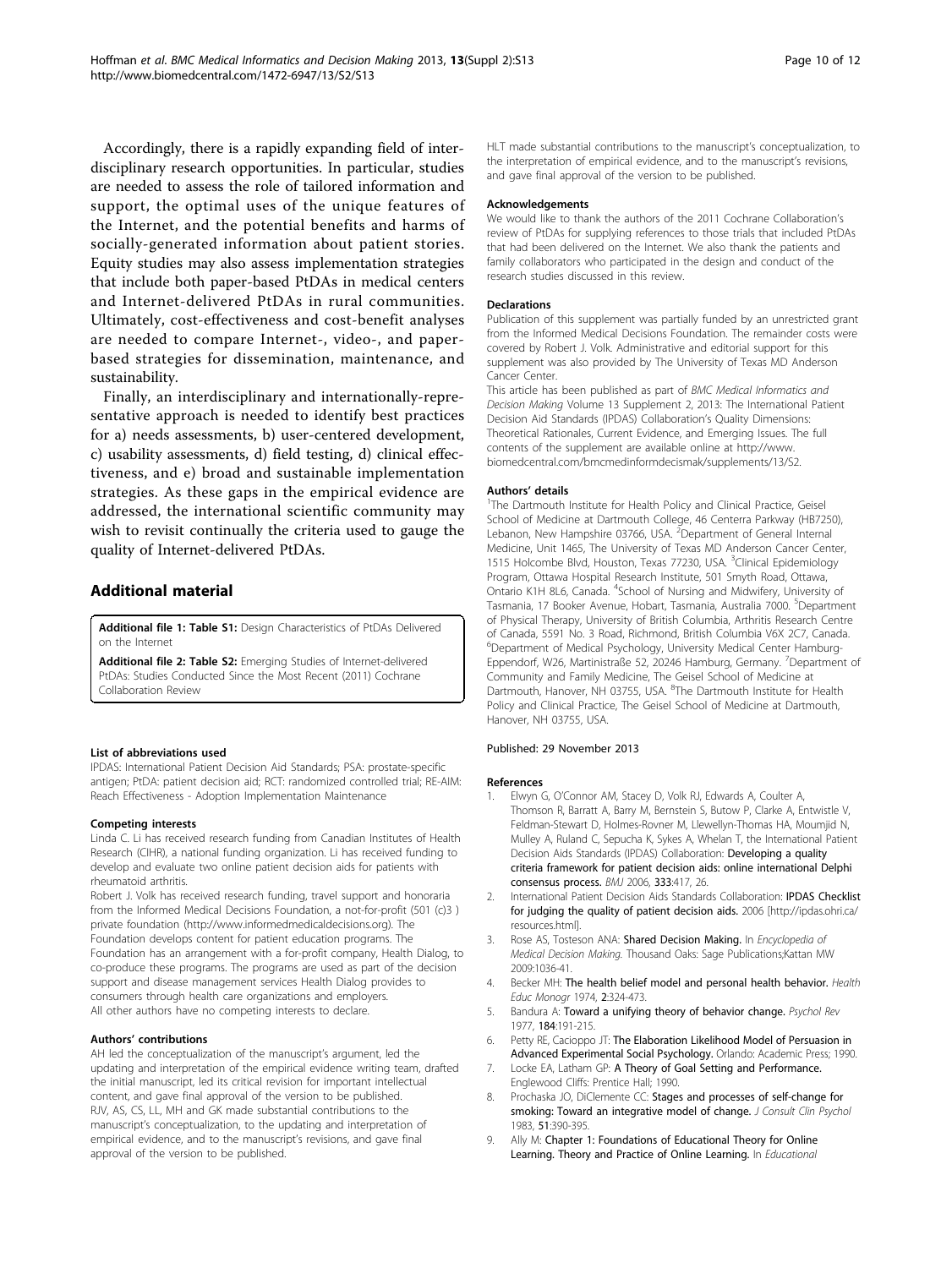<span id="page-12-0"></span>psychology: The psychology of learning. New York: Teachers College Press; Thorndike FL 2004:

- 10. Skinner BF: About behaviorism. New York: Knopf; 1974.
- 11. Craik FIM, Lockhart RS: Levels of processing: A framework for memory research. J Verb Learn Verb Be 1972, 11:671-684.
- 12. Wilson BG: Reflections on constructivism and instructional design. In Instructional development paradigms. Englewood Cliffs: Educational Technology Publications;Dills CR, Romiszowski AJ 1997:63-80.
- 13. Ertmer PA, Newby TJ: Behaviorism, cognitivism, constructivism: Comparing critical features from an instructional design perspective. Perform Improv Quarter 1993, 6:50-70.
- 14. Brownson RC, Colditz GA, Proctor EK: Dissemination and implementation research in health: Translating science to practice. New York: Oxford University Press; 2012.
- 15. Rogers EM: Diffusion of innovations. New York: The Free Press;, 3 1983.
- 16. Glasgow RE, McKay HG, Piette JD, Reynolds KD: [The RE-AIM framework for](http://www.ncbi.nlm.nih.gov/pubmed/11479052?dopt=Abstract) [evaluating interventions: What can it tell us about approaches to](http://www.ncbi.nlm.nih.gov/pubmed/11479052?dopt=Abstract) [chronic illness management?](http://www.ncbi.nlm.nih.gov/pubmed/11479052?dopt=Abstract) Patient Educ Counsel 2001, 44:119-127.
- 17. Gielen AC, McDonald EM, Gary TL, Bone LR: Using the PRECEDE/PROCEED Model to Apply Health Behavior Theories. In Health Behavior and Health Education: Theory Research and Practice.. 4 edition. San Francisco: Jossey-Bass;Glanz K, Rimer BK, Viswanath K 2008:.
- 18. Eysenbach G: [Consumer health informatics.](http://www.ncbi.nlm.nih.gov/pubmed/10864552?dopt=Abstract) BMJ 2000, 320:1713-1716.
- 19. Jacobsen MJ, O'Connor AM: Population needs assessment: A workbook for assessing patients' and practitioners' decision making needs. Ottawa: Ottawa Hospital Research Institute; 1999, (updated 2006).
- 20. Brownson RC, Colditz GA, Proctor EK: Dissemination and implementation research in health: Translating science to practice. New York: Oxford University Press; 2012.
- 21. O'Connor AM, Cranney A: Patients' Decision Aid Evaluation Measures User Manual-Acceptability. Ottawa: Ottawa Hospital Research Institute; 1996, (updated 2002).
- 22. Jacko JA, Sears A, Sorensen SJ: [Framework for usability: Healthcare](http://www.ncbi.nlm.nih.gov/pubmed/11693249?dopt=Abstract) [professionals and the Internet.](http://www.ncbi.nlm.nih.gov/pubmed/11693249?dopt=Abstract) Ergo 2010, 44:989-1007.
- 23. The World Bank: World Development Indicators: Internet users (per 100 people). World Bank Data Indicators Catalog 2011 [[http://data.worldbank.](http://data.worldbank.org/indicator/IT.NET.USER.P2) [org/indicator/IT.NET.USER.P2\]](http://data.worldbank.org/indicator/IT.NET.USER.P2).
- 24. Fox S: Health Topics Report. Pew Internet and American Life Project 2011 [\[http://www.pewinternet.org](http://www.pewinternet.org)].
- 25. Fox S: Health, technology, and communities of color report. Pew Internet and American Life Project 2012 [[http://pewinternet.org/Commentary/2012/](http://pewinternet.org/Commentary/2012/February/Health-Technology-Communities-of-Color.aspx) [February/Health-Technology-Communities-of-Color.aspx\]](http://pewinternet.org/Commentary/2012/February/Health-Technology-Communities-of-Color.aspx).
- 26. International Telecommunication Union: The world in 2011: ICT facts and figures. 2011 [\[http://www.itu.int/ITU-D/ict/facts/index.html\]](http://www.itu.int/ITU-D/ict/facts/index.html).
- 27. Smith A: Smartphone adoption and usage. Pew Internet and American Life Project 2011 [[http://pewinternet.org/Reports/2011/Smartphones.aspx\]](http://pewinternet.org/Reports/2011/Smartphones.aspx).
- 28. Couper MP, Singer E, Levin CA, Fowler FJ, Fagerlin A, Zikmund-Fisher BJ: [Use of the Internet and Ratings of Information Sources for Medical](http://www.ncbi.nlm.nih.gov/pubmed/20881159?dopt=Abstract) [Decisions: Results from the DECISIONS Survey.](http://www.ncbi.nlm.nih.gov/pubmed/20881159?dopt=Abstract) Med Decis Making 2010, 30(5 Suppl):106S-114S.
- 29. Ottawa Health Research Institute Decision Aid Library Inventory (DALI). [\[http://decisionaid.ohri.ca/AZlist.html](http://decisionaid.ohri.ca/AZlist.html)].
- 30. Stacey D, Bennet CL, Barry MJ, Col NF, Eden KB, Holmes-Rovner M, Llewellyn-Thomas HA, Lyddiatt A, Légaré F, Thomspon R: [Decision aids for](http://www.ncbi.nlm.nih.gov/pubmed/21975733?dopt=Abstract) [people facing health treatment or screening decisions.](http://www.ncbi.nlm.nih.gov/pubmed/21975733?dopt=Abstract) Cochrane Database of Syst Rev 2011.
- 31. Cole RA: Issues in Web-based pedagogy: A critical primer. Westport: Greenwood Press; 2000.
- 32. Schwitzer G: [A review of features in Internet consumer health decision](http://www.ncbi.nlm.nih.gov/pubmed/12554558?dopt=Abstract)[support tools.](http://www.ncbi.nlm.nih.gov/pubmed/12554558?dopt=Abstract) J Med Internet Res 2002, 4:e11.
- 33. Street RL, Rimal RN: Health promotion and interactive technology: A conceptual foundation. In Health Promotion and Interactive Technology. Theoretical Applications and Future Directions. Mahwah: Lawrence Erlbaum Associates;Street RL, Gold WR, Manning T 1997:.
- 34. International Organization for Standardization: "ISO/AWI TR 9241-1". [[http://](http://www.iso.org/iso/home/store/catalogue_tc/catalogue_detail.htm?csnumber=55486) [www.iso.org/iso/home/store/catalogue\\_tc/catalogue\\_detail.htm?](http://www.iso.org/iso/home/store/catalogue_tc/catalogue_detail.htm?csnumber=55486) [csnumber=55486](http://www.iso.org/iso/home/store/catalogue_tc/catalogue_detail.htm?csnumber=55486)].
- 35. Nielsen J: Usability Engineering. Burlington, MA: Morgan Kaufmann; 1994.
- 36. Web Accessibility Initiative: Web Content Accessibility Guidelines (WCAG 2.0, ISO/IEC 40500:2012). [[http://www.w3.org/WAI/\]](http://www.w3.org/WAI/).
- 37. Preece J, Rogers Y, Sharp H: Interaction Design: Beyond Human-Computer Interaction. New York: John Wiley & Sons;, 2 2007.
- 38. Norman DA: The Design of Everyday Things. New York: Basic Books;, 2002 1988.
- 39. Nielsen J: Designing Web Usability: The Practice of Simplicity. San Francisco: New Riders Publishing; 1999.
- 40. Krug S: Don't Make Me Think! A Common Sense Approach to Web Usability. San Francisco: New Riders Publishing; 2006.
- 41. Reddish J: Letting Go of the Words: Writing Web Content that Works. San Francisco: Morgan Kaufmann (Elsevier); 2007.
- 42. Office of Disease Prevention and Health Promotion: Health Literacy Online: A Guide to Writing and Designing Easy-to-Use Health Web Sites. Washington DC: U.S. Department of Health and Human Services; 2010.
- 43. Tullis T, Albert B: Measuring the User Experience: Collecting, analyzing, and printing usability metrics. Burlington, MA; Morgan Kaufmann Publishers (Elsevier); 2008.
- 44. Risk Science Center and Center for Bioethics and Social Sciences in Medicine. University of Michigan: Iconarray.com; 2011 [\[http://www.](http://www.iconarray.com/) [iconarray.com/\]](http://www.iconarray.com/).
- 45. Deegan PE, Rapp C, Holter M, Riefer M: [Best practices: a program to](http://www.ncbi.nlm.nih.gov/pubmed/18511580?dopt=Abstract) [support shared decision making in an outpatient psychiatric medication](http://www.ncbi.nlm.nih.gov/pubmed/18511580?dopt=Abstract) [clinic.](http://www.ncbi.nlm.nih.gov/pubmed/18511580?dopt=Abstract) Psychiatric Serv 2008, 59:603-605.
- 46. Goetz T: Practicing patients. The New York Times 2008. March 23.
- 47. Kolb DA: Experiential learning: Experience as the source of learning and development. Englewood Cliffs: Prentice-Hall; 1984.
- 48. Kozma RB: Counterpoint theory of "learning with media.". In Learning from media: Arguments analysis and evidence. Greenwich, CT: Information Age Publishing Inc.;Clark RE 2001:137-178.
- 49. Ubel PA, Jepson C, Baron J: [The inclusion of patients testimonials in](http://www.ncbi.nlm.nih.gov/pubmed/11206948?dopt=Abstract) [decision aids: effects on treatment choices.](http://www.ncbi.nlm.nih.gov/pubmed/11206948?dopt=Abstract) Med Decis Making 2011, 21:60-68.
- Zikmund-Fisher BJ, Windschitl PD, Exe N, Ubel PA: "I'[ll do what they did](http://www.ncbi.nlm.nih.gov/pubmed/21367557?dopt=Abstract)": [Social norm information and cancer treatment decisions.](http://www.ncbi.nlm.nih.gov/pubmed/21367557?dopt=Abstract) Patient Educ Counsel 2011, 85:225-229.
- 51. Shaffer VA, Zikmund-Fisher BJ: [All stories are not alike: a purpose-,](http://www.ncbi.nlm.nih.gov/pubmed/23065418?dopt=Abstract) [content-, and valence-based taxonomy of patient narratives in decision](http://www.ncbi.nlm.nih.gov/pubmed/23065418?dopt=Abstract) [aids.](http://www.ncbi.nlm.nih.gov/pubmed/23065418?dopt=Abstract) Med Decis Making 2013, 33:4-13.
- 52. Ferron JC, Brunette MF, McHugo GJ, Devitt TS, Martin WM, Drake RE: [Developing a quit smoking website that is usable by people with severe](http://www.ncbi.nlm.nih.gov/pubmed/22020840?dopt=Abstract) [mental illness.](http://www.ncbi.nlm.nih.gov/pubmed/22020840?dopt=Abstract) Psychiatr Rehabil J 2011, 35:111-116.
- 53. Gilmour J: [Reducing disparities in the access and use of Internet health](http://www.ncbi.nlm.nih.gov/pubmed/16828775?dopt=Abstract) [information.](http://www.ncbi.nlm.nih.gov/pubmed/16828775?dopt=Abstract) Int J Nurs Stud 2007, 44:1270-1278.
- 54. Kreuter MW, Skinner CS: [Tailoring, what](http://www.ncbi.nlm.nih.gov/pubmed/10788196?dopt=Abstract)'s in a name? Health Educ Res 2000, 15:1-4.
- 55. Pasick RJ: [Response to Kreuter and Skinner.](http://www.ncbi.nlm.nih.gov/pubmed/11525396?dopt=Abstract) Health Educ Res 2001, 16:503-505.
- 56. Kreuter MW, Strecher VJ, Glassman B: [One size does not fit all: The case](http://www.ncbi.nlm.nih.gov/pubmed/10721433?dopt=Abstract) [for tailoring print materials.](http://www.ncbi.nlm.nih.gov/pubmed/10721433?dopt=Abstract) Ann Behav Med 1999, 21:276-283.
- 57. Li LC, Townsend AF, Badley EM: [Self-management interventions in the](http://www.ncbi.nlm.nih.gov/pubmed/22867929?dopt=Abstract) [digital age: New approaches to support people with rheumatologic](http://www.ncbi.nlm.nih.gov/pubmed/22867929?dopt=Abstract) [conditions.](http://www.ncbi.nlm.nih.gov/pubmed/22867929?dopt=Abstract) Best Pract Res Clin Rheumatol 2012, 26:321-333.
- 58. Montori VM, Gafni A, Charles C: [A shared treatment decision-making](http://www.ncbi.nlm.nih.gov/pubmed/16436159?dopt=Abstract) [approach between patients with chronic conditions and their clinicians:](http://www.ncbi.nlm.nih.gov/pubmed/16436159?dopt=Abstract) [the case of diabetes.](http://www.ncbi.nlm.nih.gov/pubmed/16436159?dopt=Abstract) Health Expect 2006, 9:25-36.
- 59. Mosen D, Schmittdiel J, Hibbard J, Sobel D, Remmers C, Bellows J: [Is](http://www.ncbi.nlm.nih.gov/pubmed/17170635?dopt=Abstract) [patient activation associated with outcomes of care for adults with](http://www.ncbi.nlm.nih.gov/pubmed/17170635?dopt=Abstract) [chronic conditions?](http://www.ncbi.nlm.nih.gov/pubmed/17170635?dopt=Abstract) J Ambul Care Manage 2007, 30:21-29.
- 60. U.S. National Research Council: Committee on Enhancing the Internet for Health Applications: Technical Requirements and Implementation Strategies. Networking Health: Prescriptions for the Internet Washington DC: National Academies Press; 2000, 4.
- 61. Wager KA, Lee FW, Glaser JP: Health Care Information Systems: A Practical Approach for Health Care Management. San Francisco; John Wiley and Sons, Inc.; 2009.
- 62. Hoyt RE, Bailey N, Yoshihashi : Health Informatics: Practical guide for healthcare and information technology professionals. Lulu.com;, 5 2012.
- 63. Llewellyn-Thomas HA: Patients' [health-care decision making: a framework](http://www.ncbi.nlm.nih.gov/pubmed/7783569?dopt=Abstract) [for descriptive and experimental investigations.](http://www.ncbi.nlm.nih.gov/pubmed/7783569?dopt=Abstract) Med Decis Making 1995, 15:101-106.
- 64. Fagerlin A, Zikmund-Fisher BJ, Ubel PA: [Helping patients decide: Ten steps](http://www.ncbi.nlm.nih.gov/pubmed/21931068?dopt=Abstract) [to better risk communication.](http://www.ncbi.nlm.nih.gov/pubmed/21931068?dopt=Abstract) J Natl Cancer Inst 2011, 103:1436-1443.